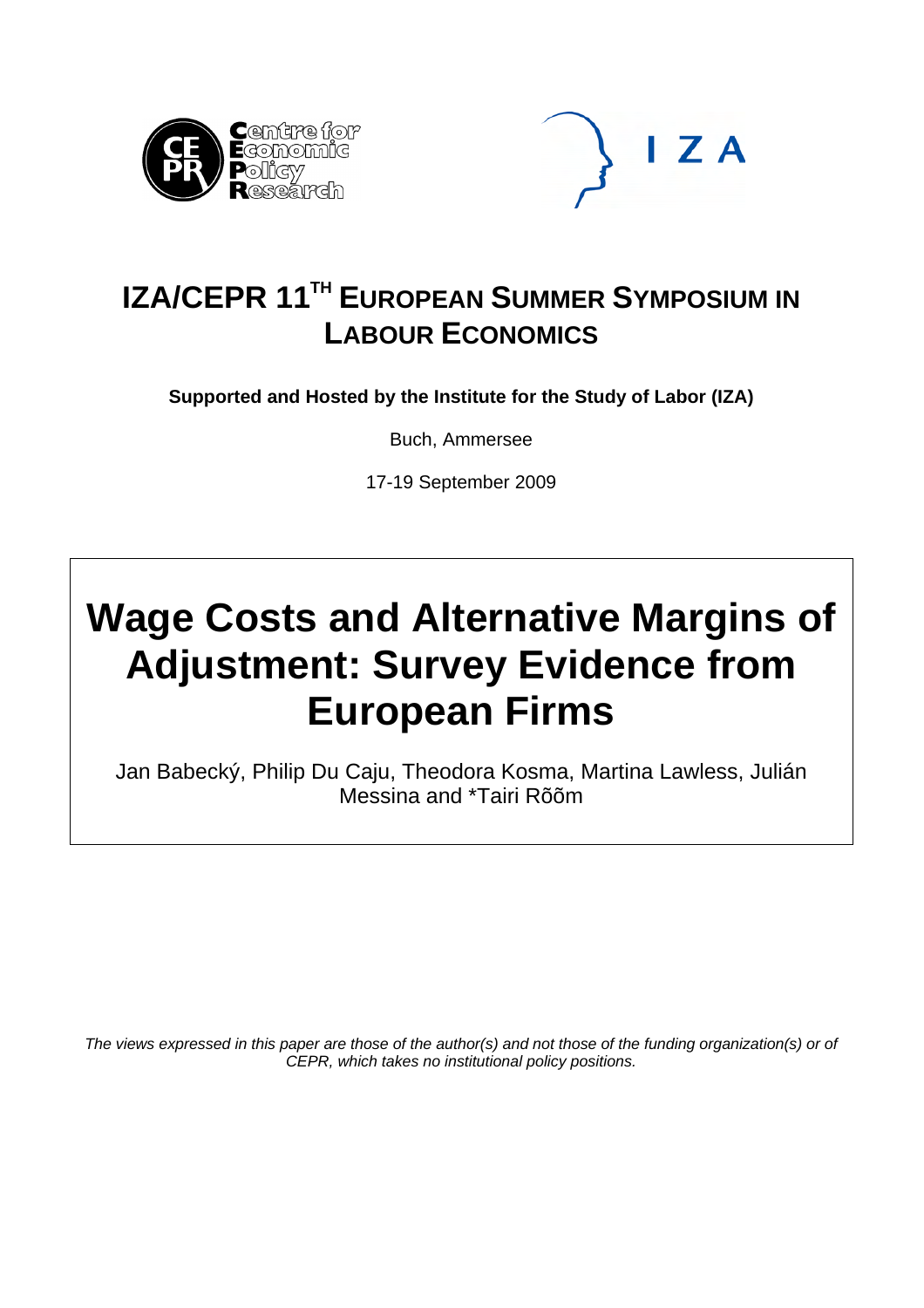# **Wage Costs and Alternative Margins of Adjustment: Survey Evidence from European Firms**

Jan Babecký, Philip Du Caju, Theodora Kosma, Martina Lawless, Julián Messina and Tairi Rõõ[m\\*](#page-1-0)

Draft: 25 August 2009

## **Abstract**

Workers and firms resist nominal wage cuts. This paper addresses the question of whether such wage rigidity implies rigidities in labour costs. Firm wage bills contain a number of other elements that may be easier to adjust than base wages in the face of economic shocks. We broaden the analysis beyond the issue of flexibility in base wages by examining the use of alternative margins of labour cost adjustment at the firm level. We find that firms make frequent use of other, more flexible, components of compensation to adjust the cost of labour. Changes in bonuses, non-pay benefits and slowing down promotions are some of the potential margins firms use to reduce costs. These alternative margins are more commonly used among those firms that are subject to downward nominal wage rigidities, suggesting some degree of substitutability between wage flexibility and alternative margins. We also show how the margins of adjustment chosen are affected by firm and worker characteristics.

*Keywords:* nominal and real wage rigidity, firm survey, European Union *JEL codes:* J30, C81, P5

 $\overline{a}$ 

<span id="page-1-0"></span><sup>\*</sup> Author affiliations: Jan Babecký (Česká národní banka**,** [jan.babecky@cnb.cz\)](mailto:ian.babetskii@cnb.cz), Philip du Caju (Nationale Bank van België/Banque Nationale de Belgique, [philip.ducaju@nbb.be](mailto:philip.ducaju@nbb.be)), Theodora Kosma (Bank of Greece, [tkosma@bankofgreece.gr](mailto:tkosma@bankofgreece.gr)), Martina Lawless (Central Bank and Financial Services Authority of Ireland, martina.lawless@centralbank.ie), Julian Messina (Universitat de Girona, julian.messina@udg.es) and Tairi Rõõm (Eesti Pank**,** [tairi.room@epbe.ee\)](mailto:tairi.room@epbe.ee). The work was conducted within the framework of the Wage Dynamics Network coordinated by the European Central Bank. We wish to thank for helpful comments Gabriel Fagan, Giuseppe Bertola, Ana Lamo, Frank Smets, Silvia Fabiani, Juan Jimeno and all the participants of the WDN meetings. The opinions expressed in this paper are solely those of the authors and do not necessarily reflect the views of their respective institutions.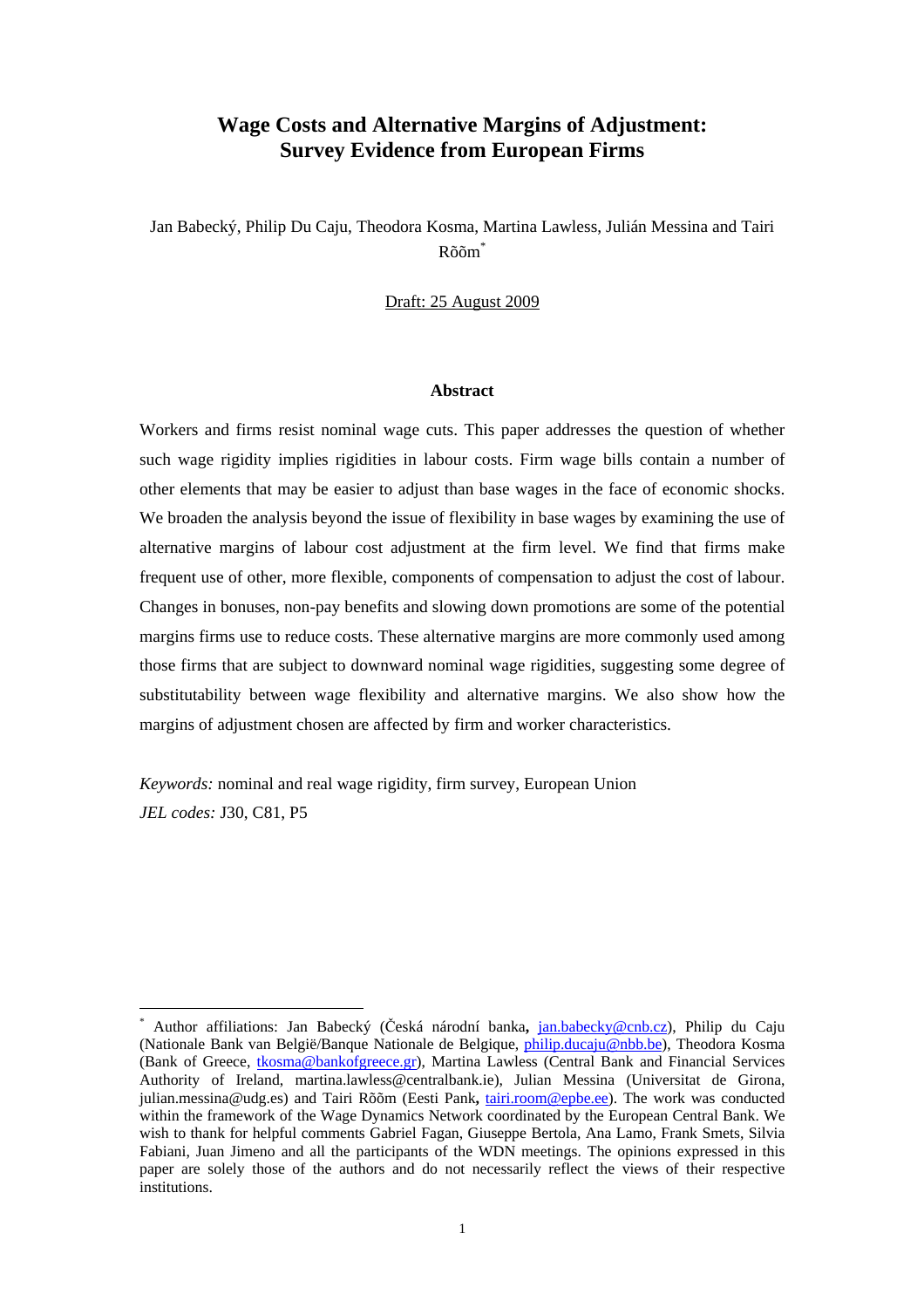## **1. Introduction**

Wages of incumbent workers are seldom cut, even in the face of large negative shocks. During the last few years, a growing body of literature using micro data has documented the importance of wage rigidities in several countries and over a range of time periods. In the US, clear signs of resistance to nominal wage cuts are found in all studies (see among others Kahn, 1997; Altonji and Devereux, 2000, and Lebow et al. 2003). Most recently, a comprehensive cross-country study was carried out in the context of the International Wage Flexibility Project (Dickens et al. 2007, 2008). The European evidence points towards varying degrees of downward nominal wage rigidity, and an important resistance to real wage cuts depending on the country.

Understanding the relative flexibility of labour costs is of utmost importance for a better understanding of the working of the macroeconomy. From a monetary policy perspective, the adjustment of marginal costs to economic shocks is fundamental to determine the slope of the Philips curve in New Keynesian Models (Galí and Gertler, 1999). From a labour perspective, understanding the links between wage rigidities and unemployment was emphasized by Layard et al. (1991), and most of the empirical micro literature on wage rigidities retained this subject as the main motivation for the analysis.<sup>[1](#page-2-0)</sup> However, even if wages are rigid, does such wage rigidity necessarily imply rigid labour cost structures? Firms have other margins of adjustment beyond base wages to manage their wage bills, including the adjustment of flexible pay components such as bonuses or fringe benefits, the adjustment of labour cost via re-organization of production, or using labour turnover as a tool to adjust labour costs to changes in economic activity.

This paper broadens the discussion of the relative rigidity of wages to include the flexibility of alternative adjustment mechanisms that involve the use of labour inputs. Using unique survey information, we identify the following labour cost-saving strategies reported by the majority of national surveys in our sample: reduce or eliminate bonus payments; reduce nonpay benefits; change shift assignments or shift premia; slow or freeze rate at which promotions are filled; recruit new employees at lower wage level than those who left voluntarily; and encourage early retirement to replace high wage employees by entrants with lower wages. Using this information, the paper makes three contributions to the literature. First, we document comparable information on labour cost adjustment practices beyond base wages for a large set of EU countries and sectors. This allows us to discuss the relative

 $\overline{a}$ 

<span id="page-2-0"></span> $<sup>1</sup>$  See Goette et al. (2007) and the reference therein.</sup>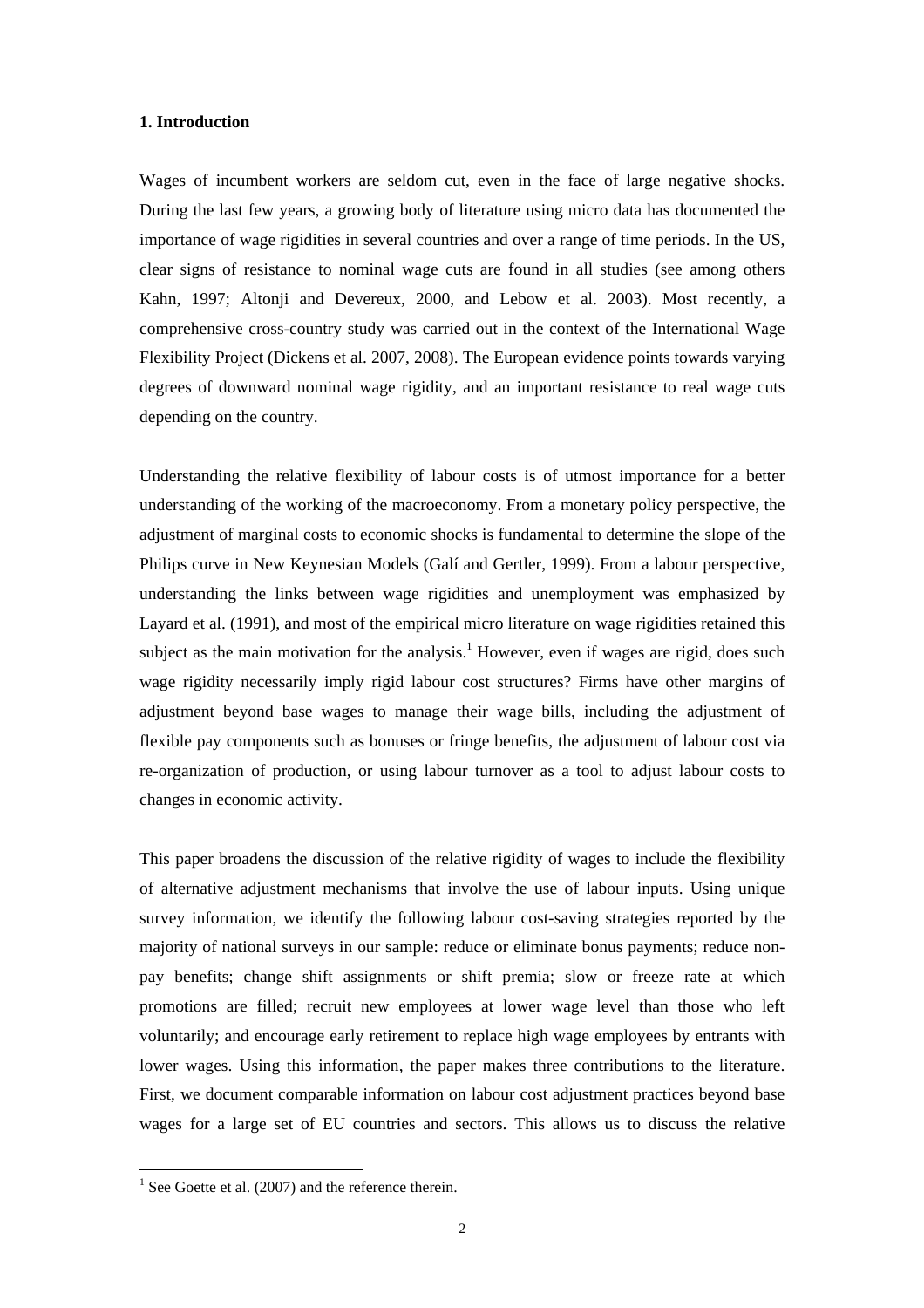importance of each alternative strategy across countries characterized by different sets of laws and institutions governing their labour markets. Second, we examine the characteristics of firms and the environments in which they operate that determine the relative importance of each type of labour cost adjustment mechanism. Finally, we show how the use of these adjustment practices can be related to the recent firms' experience regarding nominal wage rigidity, as well as to the extent of wage indexation operating in the firm.

In order to address these questions, we use a novel firm-level survey that contains detailed qualitative information for a large number of firms in 12 EU countries. The survey was carried out within the framework of the Wage Dynamics Network, a research network sponsored by a consortium of Central Banks of the EU and coordinated by the European Central Bank. The most important advantage of using qualitative information from a firm survey refers to the possibility of addressing a broad set of adjustment practices, most of which are typically not observable even in the richest matched employer-employee datasets.

Our survey shows that firms fairly commonly use strategies to reduce labour costs without reducing base wages – 61% of the firms' managers said they had used at least one alternative margin of adjustment in the recent past, and 53% had used at least one of the six margins explicitly identified in the survey. Their use of each margin is related to several firm characteristics such as the relative size or skills distribution, as well as several indicators of the economic environment in which they operate. Firms in more competitive environments tend to use some of these strategies more heavily. Similarly, the degree and characteristics of union involvement in the wage setting process shape the need and ability of firms at the time of using the different margins.

The paper is organised as follows. Section 2 describes the main characteristics of the survey and the sample used in the paper. Section 3 describes the alternative compensation channels that firms may use to reduce labour costs and the frequency with which they are used in different countries and sectors. Section 4 relates the choice of cost reduction methods to firm characteristics and attributes of the economic environment in which they operate. Section 5 looks at the relationship between these alternative margins of cost-cutting strategies and the recent firm experience of nominal wage rigidity and indexation mechanisms. Section 6 concludes.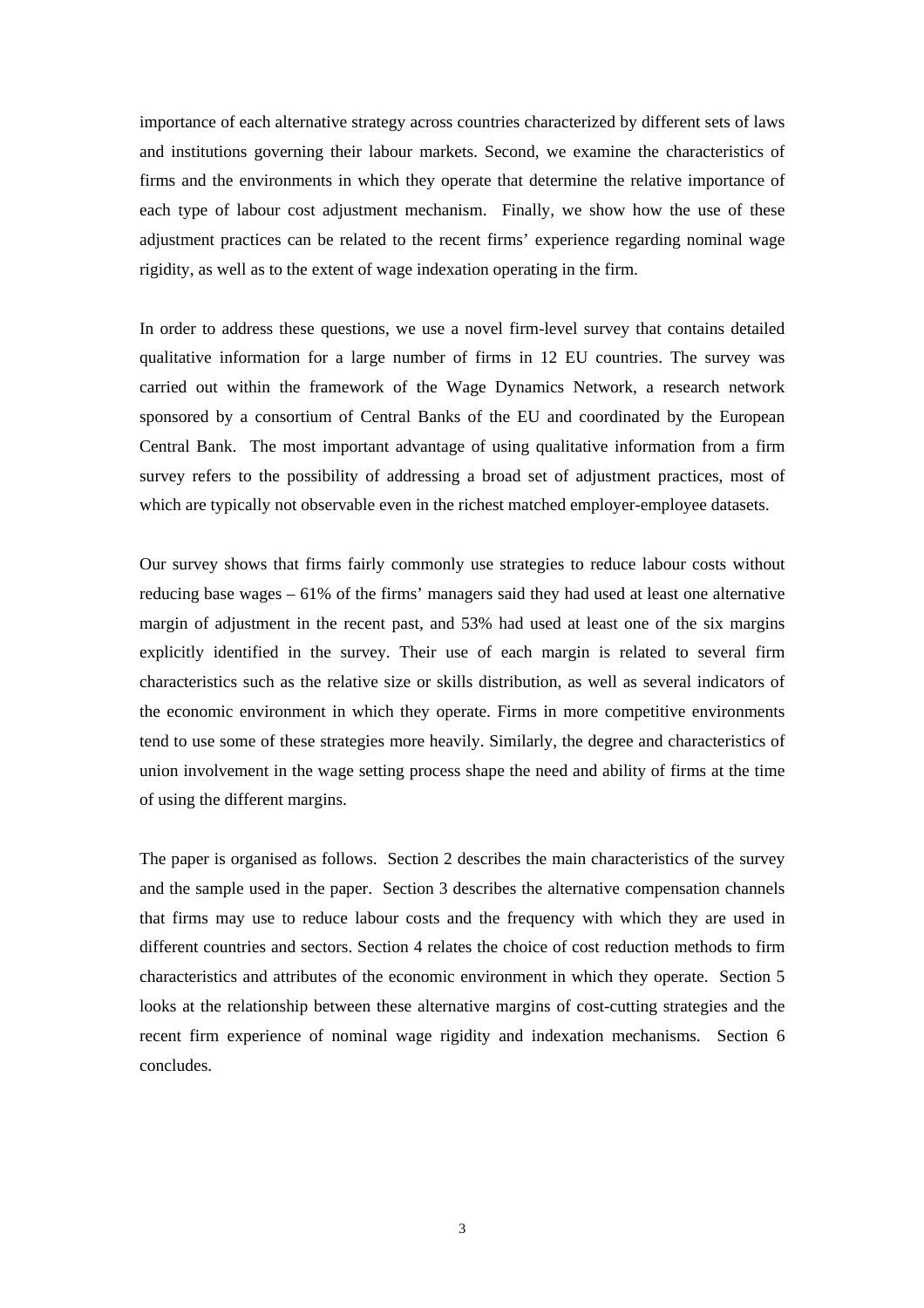## **2. Survey Design and Sample Characteristics**

The firm survey was conducted between the second half of 2007 and the first quarter of 2008 in 16 European Union countries, 12 of which included the questions on alternative margins of labour cost adjustment analysed here: Belgium, Czech Republic, Estonia, France, Greece, Hungary, Ireland, Italy, Lithuania, Poland, Portugal and Slovenia.<sup>2</sup> The survey was carried out by the National Central Banks and all countries used as the basis for the survey a harmonised questionnaire, which was developed in the context of the Eurosystem Wage Dynamics Network, a research network analysing wage and labour cost dynamics. The collection of information varied across countries, the survey being conducted in most cases by traditional mail, but also phone and face-to-face interviews were used. The survey was directed at the company's CEO, or to senior human resources management.

The harmonized questionnaire contained a core set of questions, referring to general firm characteristics, and the firms' price and wage setting strategies that were included in all counties' questionnaires.<sup>[3](#page-4-1)</sup> An enlarged questionnaire, including the relevant questions for this study, was sent to 12 countries. This harmonised questionnaire was further adapted by some countries to account for specific country characteristic and different institutional frameworks, but it retained its comparability in all the dimensions covered in this paper.

The sample frame in each country was based on firms with at least 5 employees. The sectors covered are manufacturing, energy, construction, market services, non-market services, trade and financial intermediation; there are however differences in the sectoral coverage of individual countries. The sample covers around 15300 firms representing around 47.5 million employees.<sup>[4](#page-4-2)</sup> A description of the distribution of the sample by country, sector and size (for the 12 countries used in the paper) is provided in Appendix 2.

In order to make the results representative of the total population the sample statistics presented in the following sections use employment adjusted weights. For each firm/observation these weights indicate the number of employees each observation represents in the population. They can be roughly calculated as the population employment divided by

 $\overline{a}$ 

<span id="page-4-0"></span> $2$  Luxembourg is also conducting the survey and the data will be made available to the network's researchers at a later stage.

<span id="page-4-1"></span> $3$  Firms were instructed to answer the wage setting questions with reference to their main occupational group and the price setting questions with reference to the main product. 4

<span id="page-4-2"></span>Appendix 1 provides detailed information on the survey characteristics.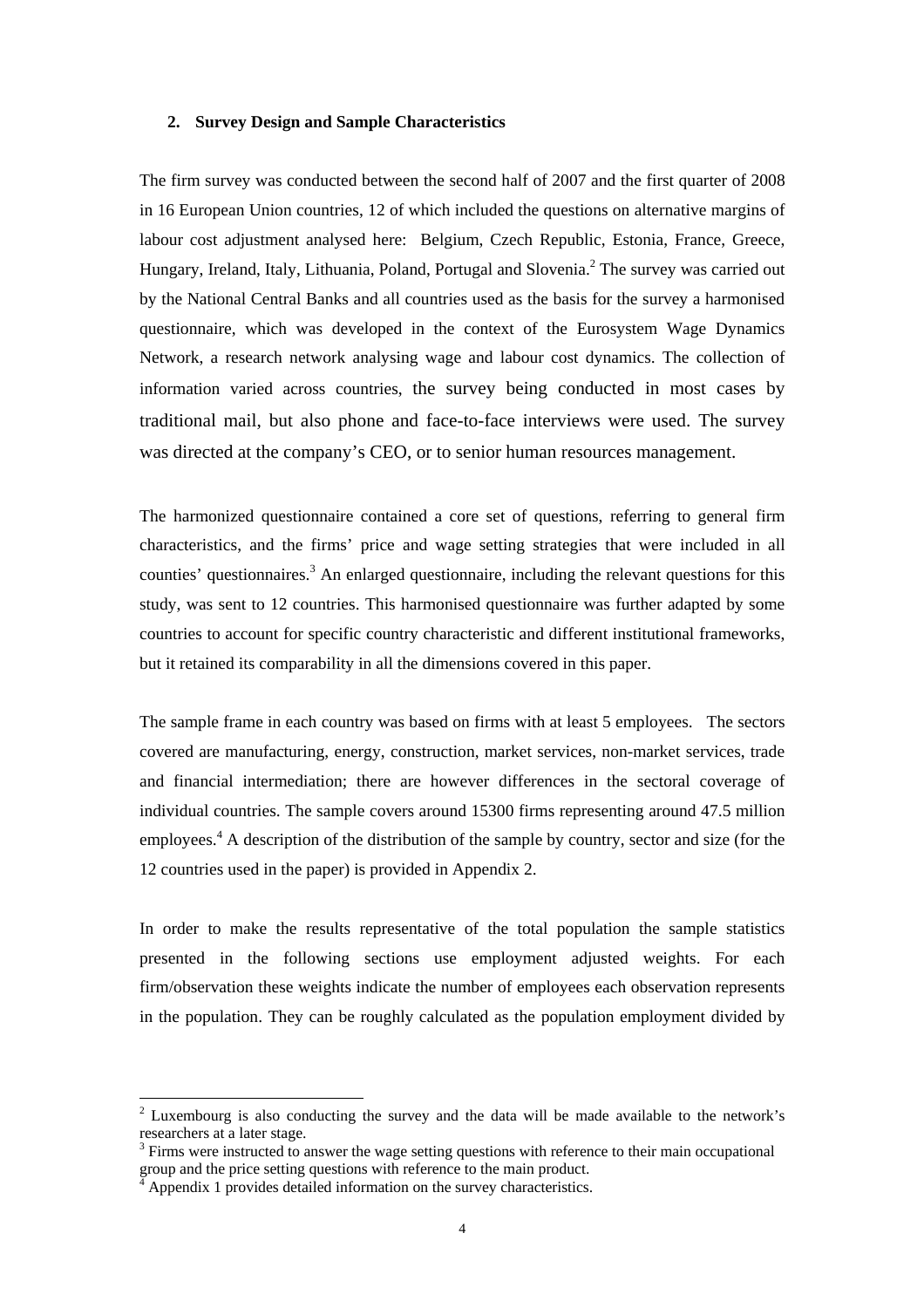the number of firms (in each stratum), in the realized sample.<sup>5</sup> For a detailed description on the construction of weights see Appendix  $3<sup>6</sup>$ 

#### **3. Non-wage cost-cutting strategies**

 $\overline{a}$ 

Apart from a decrease in base wages, firms could use alternative ways of reducing labour costs when faced by negative exogenous shocks, for example by cutting bonuses and benefits, encouraging earlier retirement and hiring workers at lower wages, etc. Non-wage labour costs are generally defined as "those categories of the enterprise's total labour costs comprising other than direct compensation" (Chen and Funke, 2003). Non-wage labour costs gain attention in a policy debate due to two main reasons. First, non-wage labour costs represent a substantial (and rising) part in total compensation (see, e.g. Oyer, 2005; Chen and Funke, 2003). Since firms are primarily concerned with total compensation per employee, an assessment of flexibility of non-wage labour costs is as important as evaluation of the degree of wage flexibility (Lebow and Saks, 2003). Second, in an environment of sticky prices and wages, non-wage labour costs become an important adjustment tool to exogenous shocks, allowing dampening of the effects of negative demand shocks on the firm's employment (Chen and Funke, 2005).

Non-wage labour costs can be then divided into two broad categories, those statutory and non-statutory. Statutory non-wage labour costs, for example employer's social security contributions, are imposed by law; a firm cannot change them with respect to a particular worker. Non-statutory non-wage labour costs are either determined by the collective agreements or are set at the discretion of the employer. Private pension schemes, bonuses and benefits belong to this category. Hence, firms have a certain freedom in using non-statutory non-wage labour costs (or at least a part of them) to adjust to shocks. It is non-statutory labour costs "addressable" at the firm-level that we intend to study from the survey data. Additionally, firms might use labour turnover or internal reorganization as a tool to address labour cost flexibility. They might replace voluntary or involuntary resignations or retirements of high tenure (and hence high wage) workers for younger workers that are willing to work at a lower wage. Similarly, they might limit the extent of promotions or use working shifts as a cost cutting strategy during an economic downturn

<span id="page-5-0"></span><sup>&</sup>lt;sup>5</sup> Strata refer to the sampling categories in which the population of firms are divided in order to do the sampling. For most of the cases they are defined by sector and size, i.e. one sampling category can be firms with 5-19 employees in the manufacturing. 6

<span id="page-5-1"></span><sup>&</sup>lt;sup>6</sup> The employment adjusted weights account for the across strata unequal probabilities of receiving, and responding to the questionnaire as well as for the number of employees by firm in the population in each stratum (average firm size).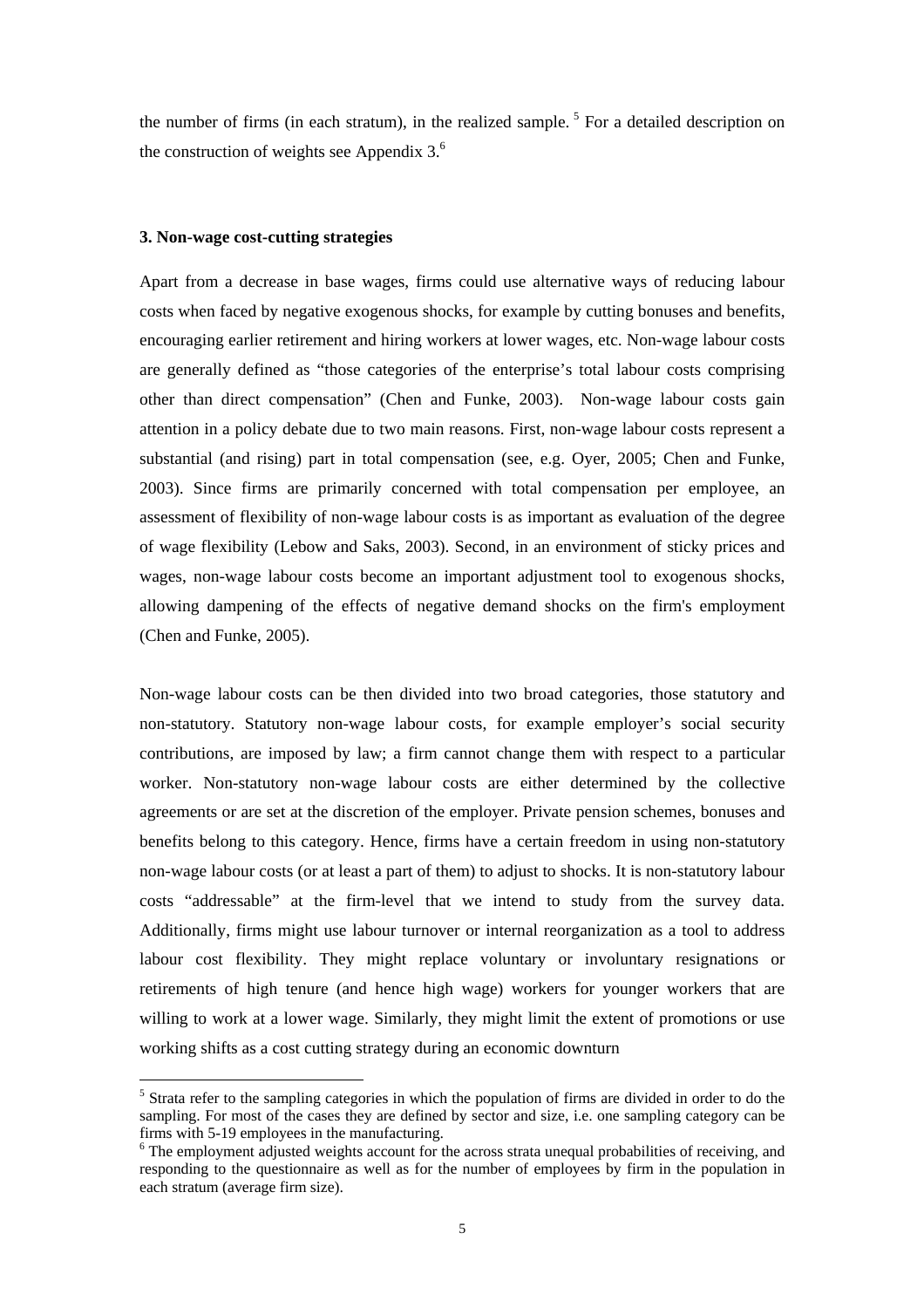In our survey, we asked firms' managers directly about their use of these alternative policies in the recent past. Concretely, we identified the following main strategies to cut labour costs (other than wages) reported by the majority of national surveys (see question 18 Appendix 4) by asking: *Has any of the following strategies ever been used in your firm to reduce labour costs?* Firms were allowed to choose as many options as they wished, among the following list:

- Reduce or eliminate bonus payments;
- Reduce or eliminate non-pay benefits;
- Change shift assignments or shift premia;
- Slow or freeze rate at which promotions are filled;
- Recruit new employees at lower wage level than those who left voluntarily;
- Encourage early retirement to replace high wage employees by entrants with lower wages;
- Use other strategies.

Summary statistics of the percentage of firms (weighted by employment) that use at least one of the first six strategies listed above are presented in Table 1. It clearly indicates that firms make extensive use of non-wage cost cutting strategies in Europe, albeit there is substantial variability across countries. While in Lithuania all workers have seen how at least one of the strategies have affected their labour relations, in Portugal the percentage of affected workers falls to 40%. On average, 63% of the workers in our sample have been affected, while differences in the incidence of these adjustment mechanisms across Euro-area and non-Euro area countries are not particularly relevant.

Perhaps the first and most striking feature of Table 1 is that the prevalence of individual strategies varies quite substantially across countries. The reduction of bonus payments is the most common method used by firms outside the Euro Area: in the Czech Republic (32%), Estonia (40%), Lithuania (41%) and Poland (24%). The western European countries appear less likely to use bonuses in order to reduce costs with the exception of Italy, where almost a quarter of firms report using this method. Labour turnover instead seems to be an important element of adjustment in Western Europe. Hiring new employees at lower rates than those who left the company are the most important adjustment mechanism in Belgium (26%), France (39%), Italy (46%) and to some extent Portugal, where it affects 16% of the employees. Similarly, while using early retirement as an adjustment tool is never the main method of adjustment, it is fairly commonly used in these countries. In Belgium (19%),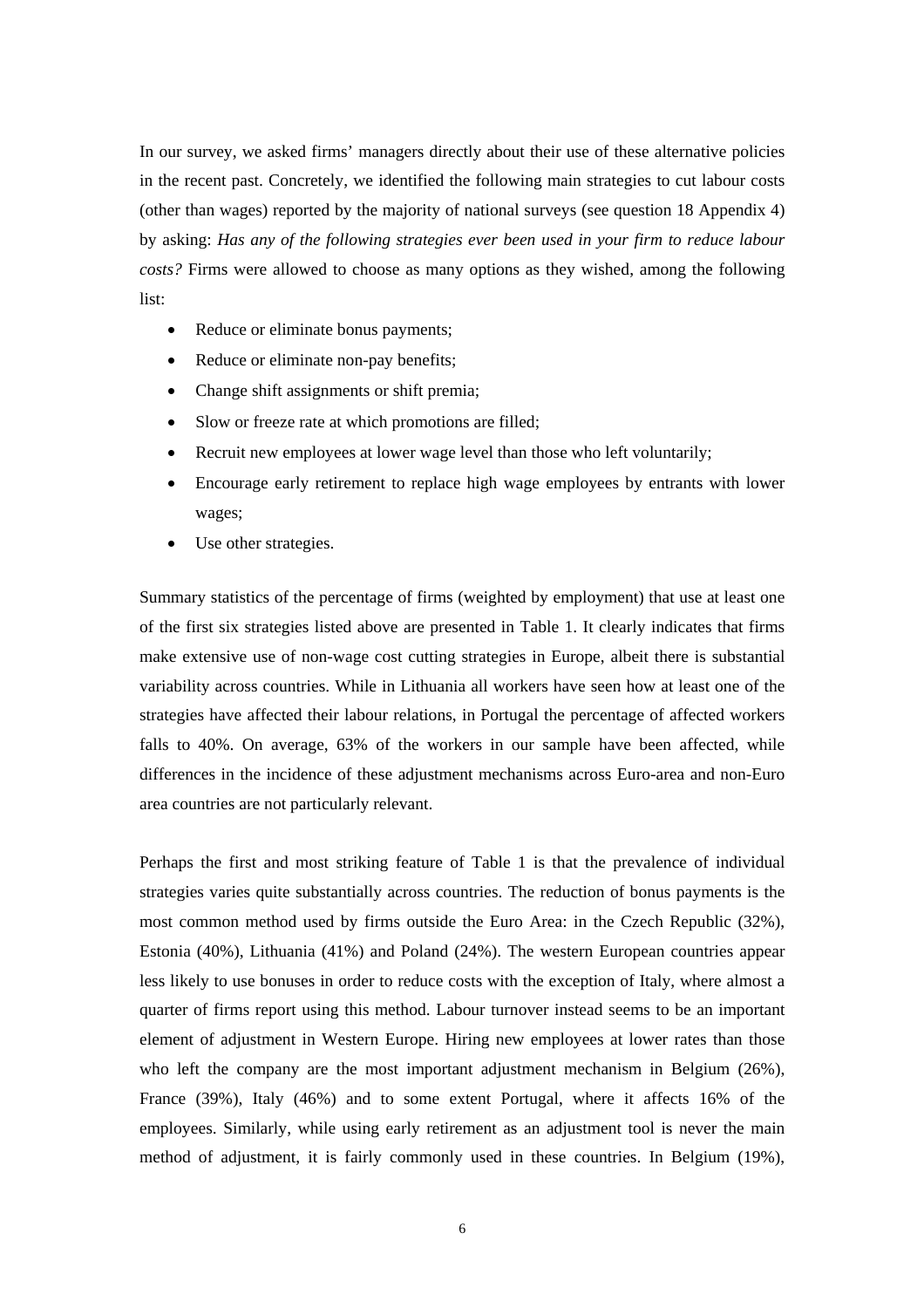France (30%) and Italy (20%), the average use of early retirement is above the total mean  $(16.5\%)$ .

A third group of countries shows substantial flexibility of the internal organization of firms. This is the case for instance of Hungary, where more than 73% of the workers in our sample have affected by at least one of the following strategies: shift changes and the slowing down of promotions, as an attempt set forth by their employers to cut labour costs. This is also the case in Italy, where 50% of employees have been affected by at least one of these practices. The strategy least used by firms is the reduction of benefits. This may come as a surprise, and suggests that benefits are somewhat less flexible than bonuses (affecting 15% of workers in total against 23% in the case of bonuses).

In addition to the variation across countries, we find that the choice of strategies also tends to differ across sectors (Table 2). The use of cheaper hires to replace workers who leave the firm is the dominant strategy in most sectors. Firms in manufacturing report a relatively even spread across the different strategies. Energy and financial intermediation are the most likely to target bonuses and benefits when trying to reduce costs. Early retirement is the least likely strategy to be followed: this is similar to the pattern in Table 2, where France was the only country with a significant proportion of firms to use this strategy. The use of the alternative strategies was lowest in non-market services.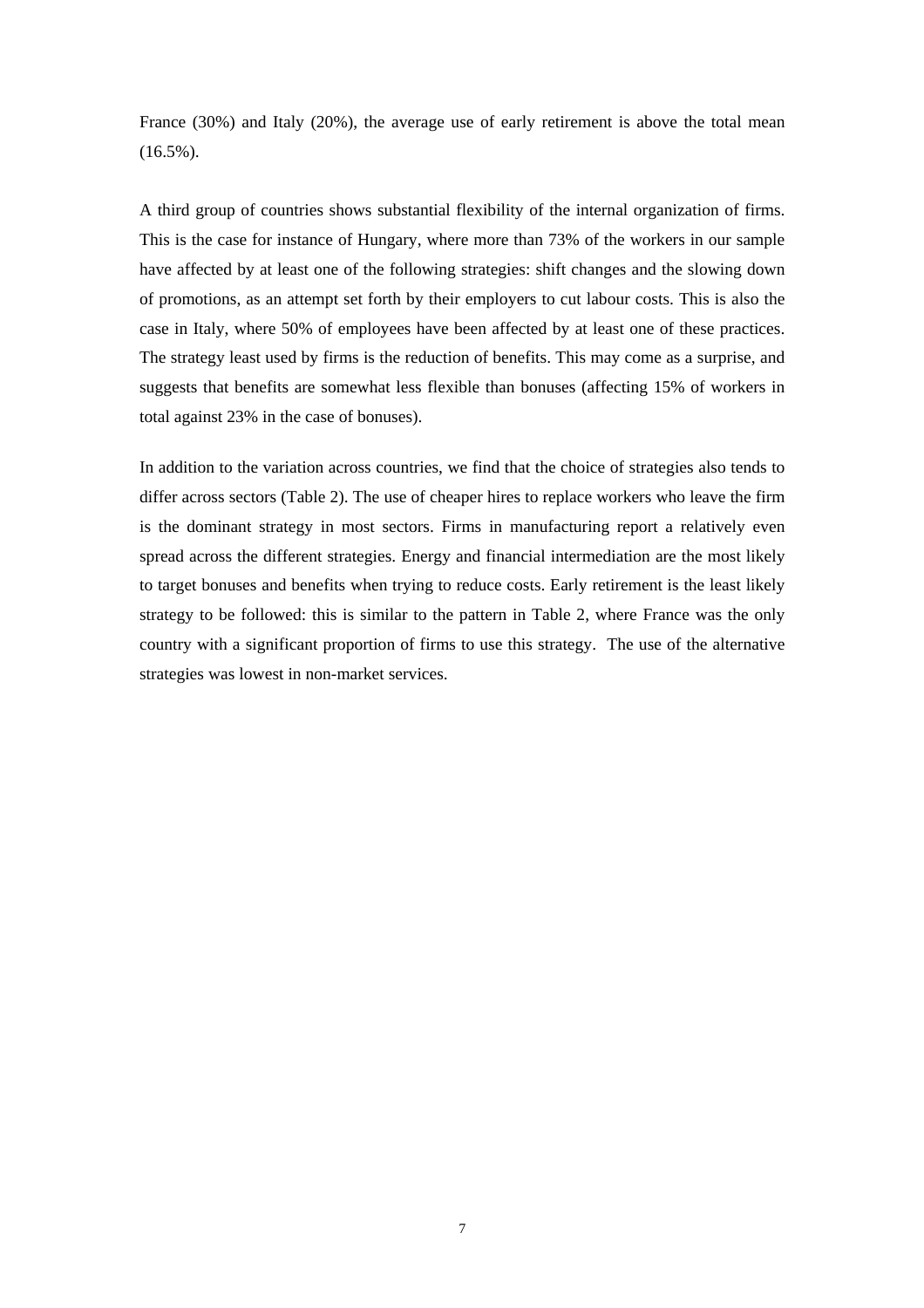|                       | Reduce  | Reduce   | Change | Slow       | Cheaper | Early      | Use at least |
|-----------------------|---------|----------|--------|------------|---------|------------|--------------|
| Country               | bonuses | benefits | shifts | promotions | hires   | retirement | one strategy |
| Belgium               | 0.184   | 0.079    | 0.072  | 0.150      | 0.264   | 0.189      | 0.460        |
| Czech Republic        | 0.322   | 0.075    | 0.111  | 0.019      | 0.087   | 0.089      | 0.679        |
| Estonia               | 0.402   | 0.205    | 0.211  | 0.062      | 0.162   | 0.026      | 0.936        |
| France                | 0.147   | 0.061    | n.a    | 0.154      | 0.390   | 0.303      | 0.586        |
| Greece <sup>(a)</sup> | 0.204   | 0.124    | n.a    | n.a        | n.a     | n.a        | 0.835        |
| Hungary               | 0.227   | 0.119    | 0.383  | 0.351      | 0.265   | 0.102      | 0.672        |
| Ireland               | 0.169   | 0.078    | 0.160  | 0.094      | 0.370   | 0.098      | 0.909        |
| Italy                 | 0.256   | 0.218    | 0.260  | 0.340      | 0.456   | 0.202      | 0.712        |
| Lithuania             | 0.410   | 0.250    | 0.199  | 0.106      | 0.179   | 0.027      | 1.000        |
| Poland                | 0.236   | 0.163    | 0.124  | 0.128      | 0.237   | 0.109      | 0.505        |
| Portugal              | 0.137   | 0.084    | 0.107  | 0.140      | 0.162   | 0.000      | 0.395        |
| Slovenia              | 0.135   | 0.128    | 0.091  | 0.189      | 0.158   | 0.089      | 0.575        |
| Total                 | 0.226   | 0.147    | 0.191  | 0.206      | 0.323   | 0.165      | 0.631        |
| Euro area             | 0.205   | 0.146    | 0.212  | 0.246      | 0.387   | 0.203      | 0.645        |
| Non-euro area         | 0.267   | 0.149    | 0.163  | 0.134      | 0.207   | 0.097      | 0.604        |

# **Table 1: Labour cost adjustment strategies - Country-level statistics**

Notes: proportion of firms that use given strategy, weighted by employment. <sup>(a)</sup> In Greece the question was formulated in a different way. Therefore, the last column refers to the proportion of firms that have reduced bonuses, non-pay benefits, overtime hours, number of employees and have engaged in restructuring (the former three option replaced the change in shifts, slow promotion, cheaper hires and early retirement options).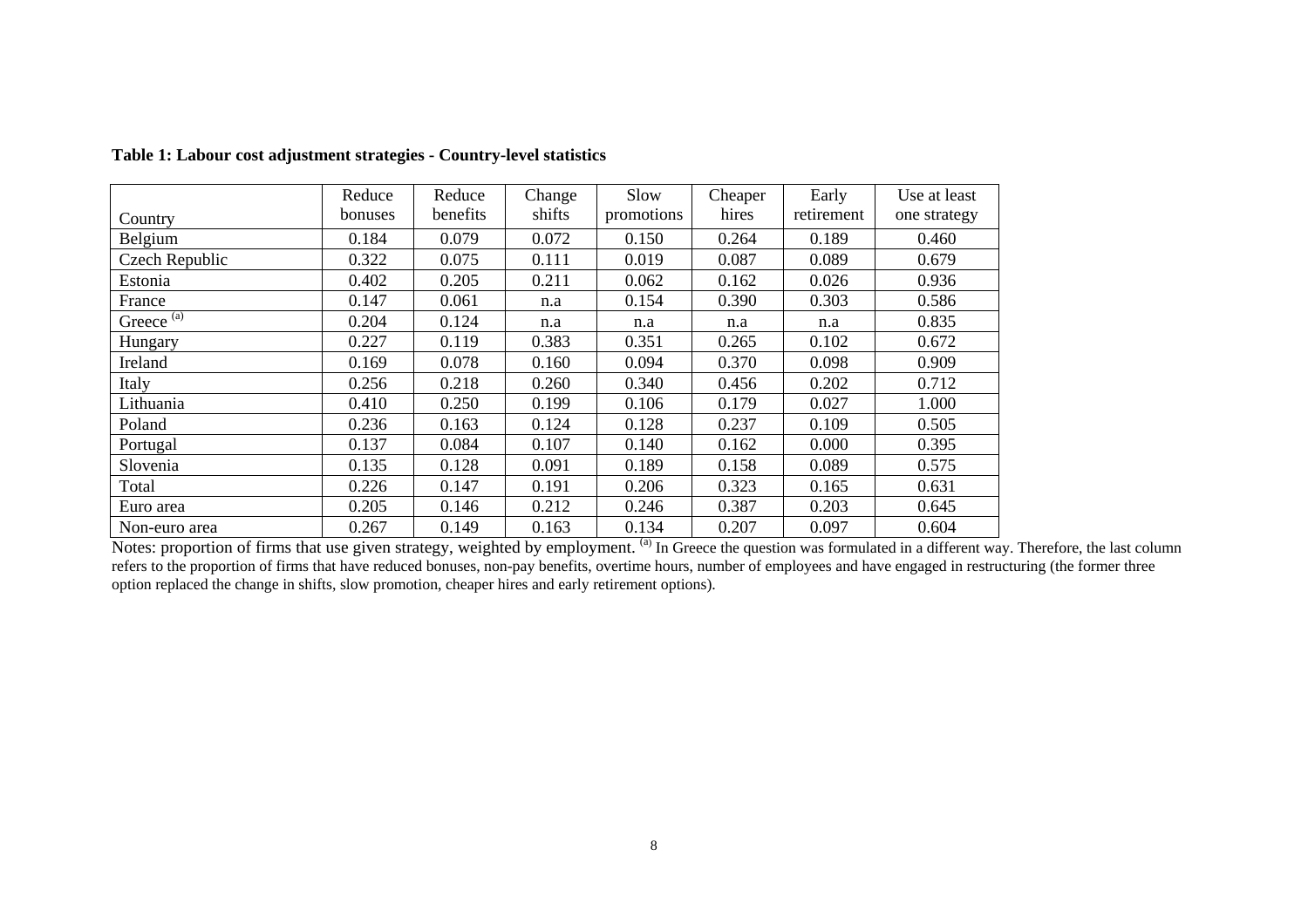|                          | Reduce  | Reduce   | Change | Slow       | Cheaper | Early      | Use at least |
|--------------------------|---------|----------|--------|------------|---------|------------|--------------|
|                          | bonuses | benefits | shifts | promotions | hires   | retirement | one strategy |
| Manufacturing            | 0.209   | 0.135    | 0.189  | 0.204      | 0.319   | 0.177      | 0.615        |
| Energy                   | 0.301   | 0.216    | 0.040  | 0.127      | 0.182   | 0.253      | 0.667        |
| Construction             | 0.210   | 0.149    | 0.113  | 0.130      | 0.166   | 0.058      | 0.521        |
| Trade                    | 0.250   | 0.173    | 0.220  | 0.216      | 0.374   | 0.109      | 0.648        |
| Market services          | 0.233   | 0.147    | 0.212  | 0.219      | 0.330   | 0.189      | 0.662        |
| Financial intermediation | 0.300   | 0.149    | 0.050  | 0.229      | 0.365   | 0.294      | 0.620        |
| Non-market services      | 0.096   | 0.045    | 0.118  | 0.118      | 0.183   | 0.041      | 0.426        |

**Table 2: Labour cost adjustment strategies - Proportion of firms by sector**

Notes: proportion of firms that use given strategy, weighted by employment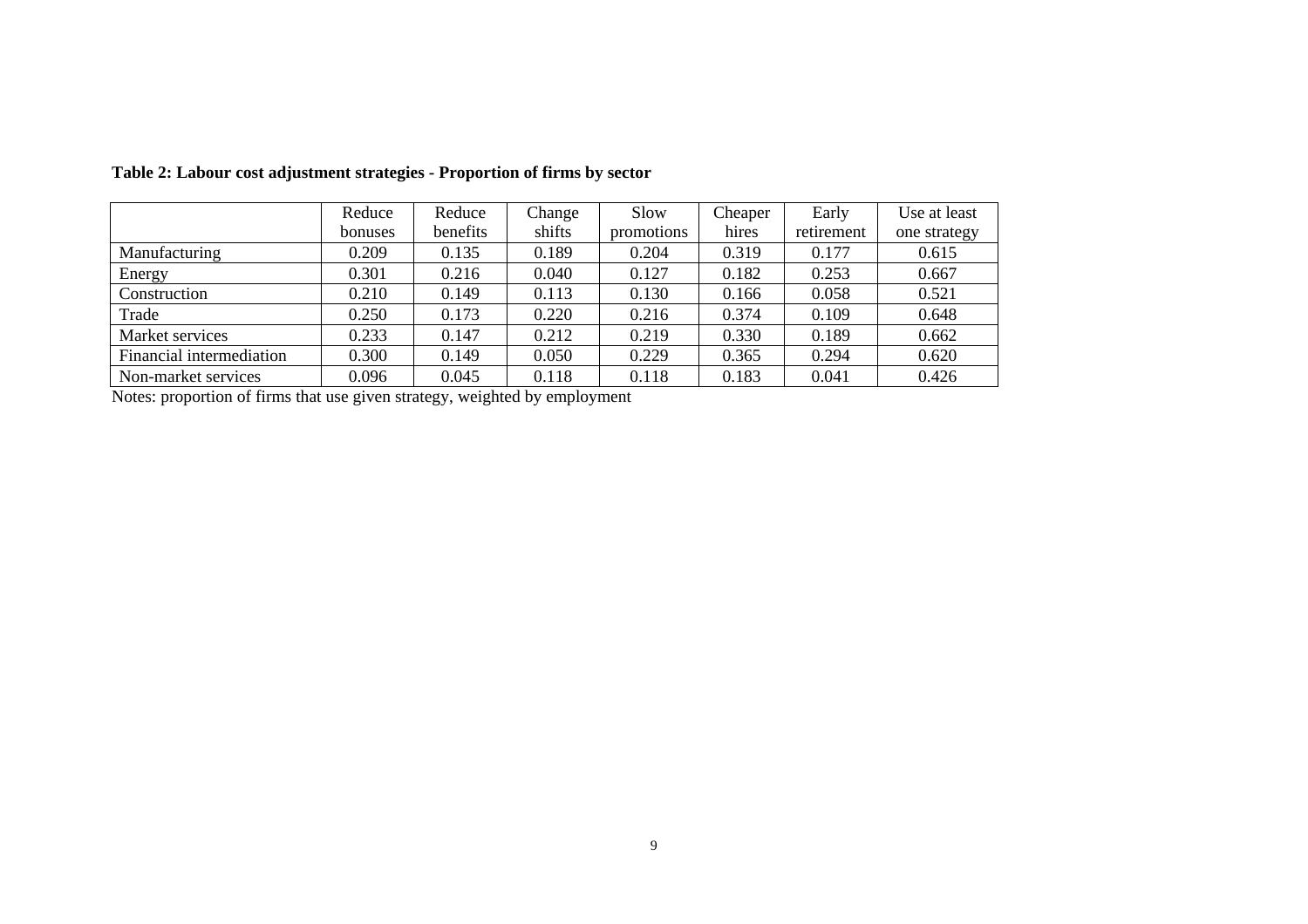The cost reduction strategies are obviously not mutually exclusive and we find that firms will relatively frequently use more than one of the methods. Half of the firms in the sample reported having used non-base-wage cost reductions at some point. Of these firms, slightly less than half (49%) used one margin of adjustment only; 30% used a combination of two methods and 14% used a combination of three. The remaining 8% used more than three of the six methods identified.<sup>[7](#page-10-0)</sup> This leads us to ask if certain combinations of the strategies are more likely to be used than others.

Table 3 reports correlation coefficients for the pairings of different strategies. As might be expected due to their complementary nature, reductions in benefits and bonuses have one of the highest correlations (0.28). Cheaper hires to replace workers who left voluntarily and encouragement of early retirement to create vacancies for lower-paid, more junior staff is another pairing with a high correlation (0.23), suggesting that some firms are using turnover to reduce labour costs. Finally, a third strategic combination regards the use of the company's internal wage structure, with changes in shift patterns and slowing of promotions making up the third pair of strategies with the highest correlations.

|                  | Reduce<br>bonuses | Reduce<br>benefits | Change<br>shifts | Slow<br>promotions | Cheaper<br>hires | Early<br>retirement |
|------------------|-------------------|--------------------|------------------|--------------------|------------------|---------------------|
| Reduce bonuses   |                   |                    |                  |                    |                  |                     |
| Reduce benefits  | 0.2793            |                    |                  |                    |                  |                     |
| Change shifts    | 0.1073            | 0.1327             |                  |                    |                  |                     |
| Slow promotions  | 0.141             | 0.1901             | 0.3175           |                    |                  |                     |
| Cheaper hires    | 0.1318            | 0.1432             | 0.1329           | 0.2133             |                  |                     |
| Early retirement | 0.1299            | 0.1426             | 0.1376           | 0.2048             | 0.2342           |                     |

**Table 3: Correlations between labour cost reduction strategies** 

# **4. The choice among cost-cutting strategies**

 $\overline{a}$ 

Why are firms using some of these strategies and others not? Our survey can provide some guidance regarding the determinants of engaging in non-base wage labour cost-cutting strategies, as well as on the factors behind the choice of each of the six strategies outlined above.

<span id="page-10-0"></span> $<sup>7</sup>$  It may be important to note that the question asked if these methods had "ever been used". Therefore firms</sup> reporting more than one did not necessarily use the methods simultaneously.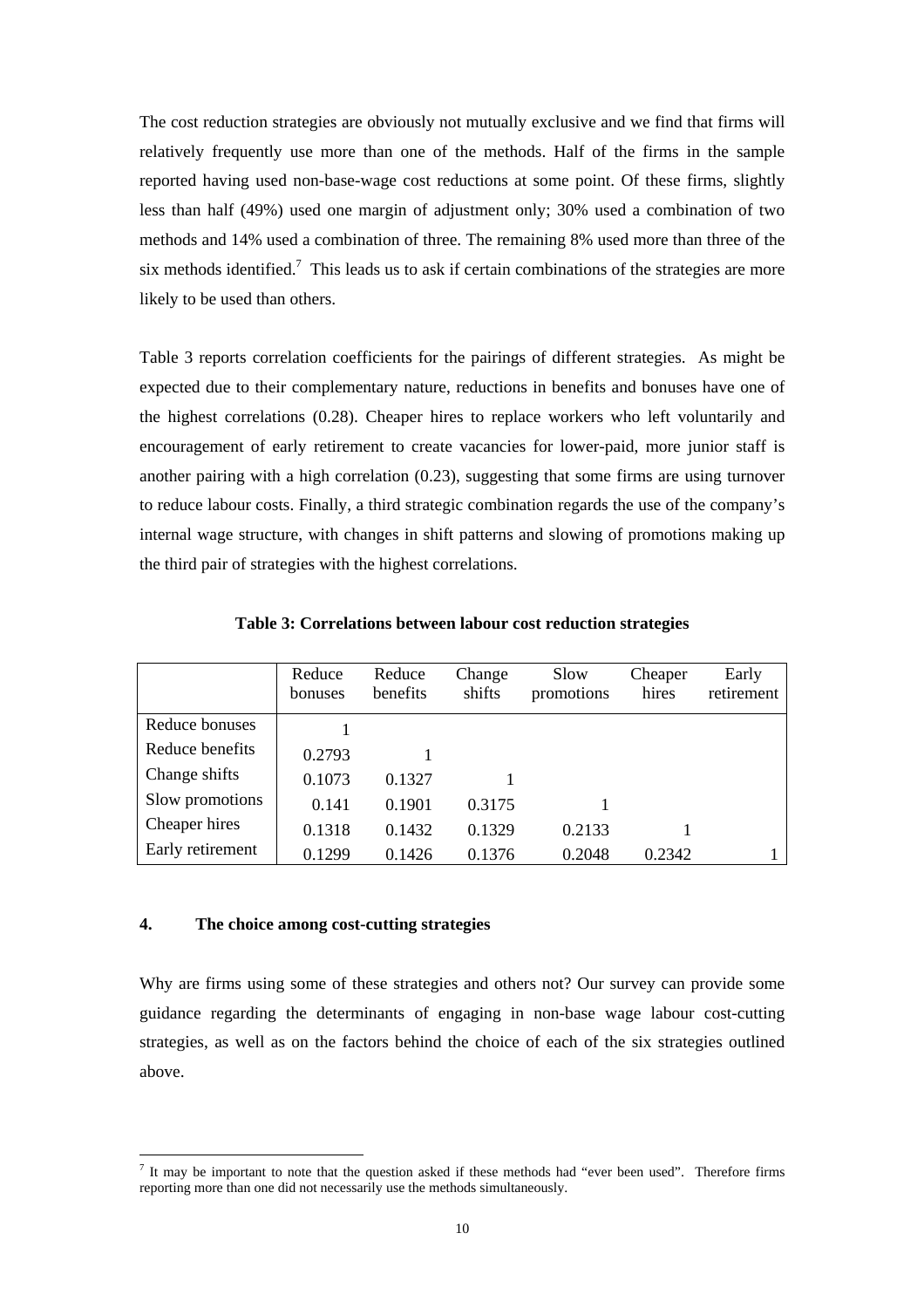We start by analysing in more detail the determinants of using *any* of the six labour cost adjustment strategies proposed by the survey. We consider a set of firm characteristics such as the structure of its labour force: share of high and low skilled blue and white collars, the share of workers holding a temporary versus an open ended contract, indicators of firm size, and the share of labour costs in total costs. We also consider two different indicators of product market competition. Our first indicator is labelled as "perceived competition", and ranks the degree of competition according to the manager's answers to a direct question: "to what extent does your firm experience competition for its main product" in four categories: severe, strong, weak, no competition. The second indicator is labelled as "implied competition", and responds to the managers answers to the following question: "suppose that the main competitor for your firm's main product decreases its prices; how likely is your firm to react by decreasing its own price?" Depending on whether price responses are very likely, likely, not likely or not at all, we rank again the degree of perceived competition in four categories: severe, strong, weak and no competition, where the former is linked to the answers "very likely" and the latter to the managers who respond "not at all". Similarly, we consider two different sets of indicators of union activity. First, we asked managers regarding the percentage of workers that were covered by collective agreements. We label this variable "coverage". Second, we asked managers about the predominant wage setting that applies to their firms, which allow us to differentiate four categories: individual negotiations, firm level agreements with unions, sectoral/national wage bargaining agreements, both (firm level and sectoral/national agreements)

Table 4 highlights the relationship between firm characteristics and the tendency to rely on alternative strategies for labour cost adjustment. The analysis is based on the results of probit regressions, where the dependent variable is 1 if the firm has used at least one of the alternative labour cost adjustment strategies and 0 otherwise. Importantly, all the specifications include country fixed effects, which eliminate possible biases due to idiosyncrasies in the country questionnaires (e.g. due to language differences in the formulation of the questions). Similarly, all specifications include sectoral dummies.

Perhaps not surprisingly, we find that larger firms make more extensive use of alternative margins of labour cost cutting strategies. According to the estimates presented in Column 1 of Table 4, in large firms (above 200 employees) the probability of using alternative strategies increases by 23 percentage points with respect to the baseline category (firms below 20 employees). The positive relation between firm size and the use of cost cutting strategies is monotonically increasing and highly significant across all specifications. We also find that firms which have a higher share of labour costs in total costs have a tendency to use labour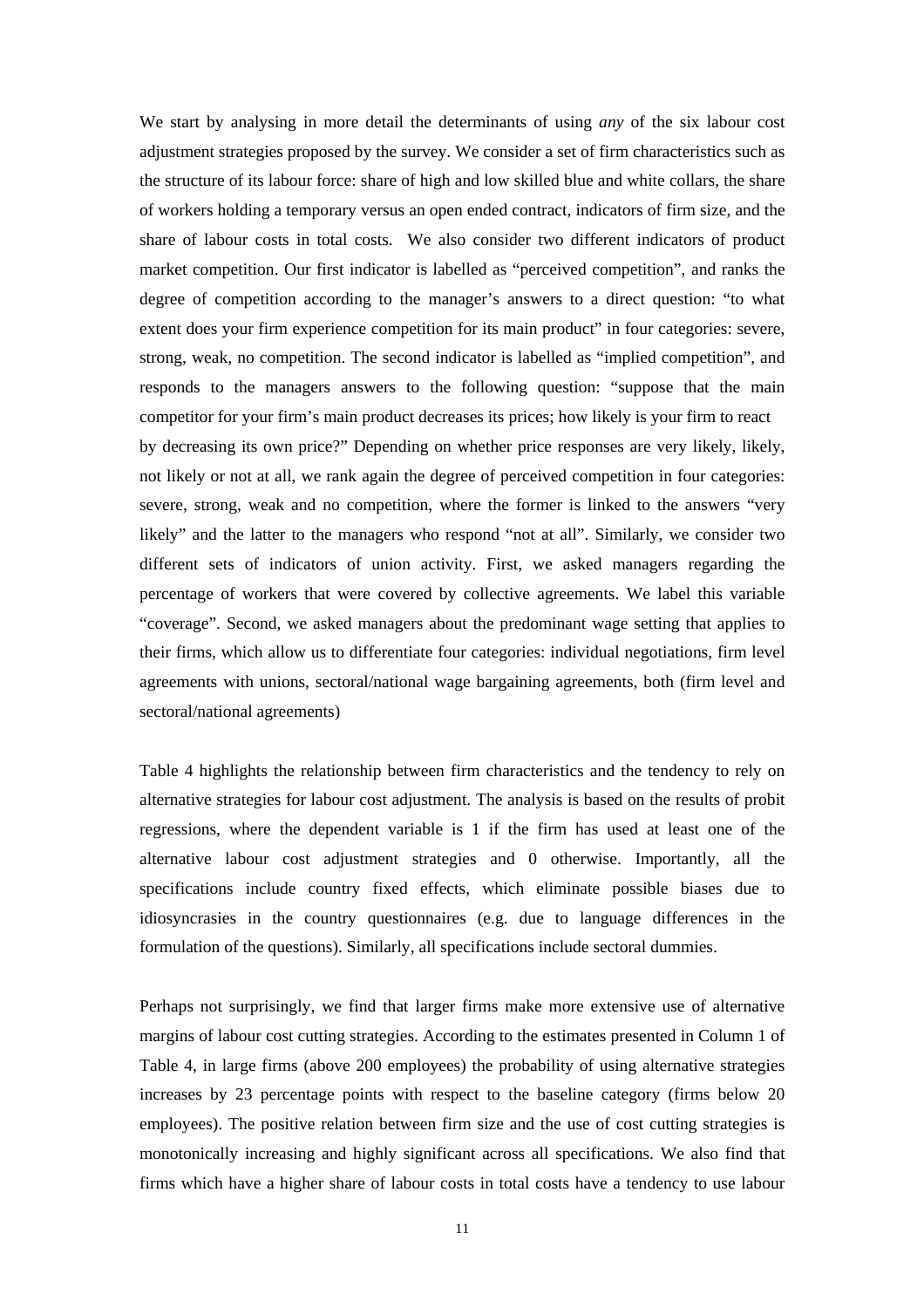cost cutting strategies more heavily, which is reassuring. Perhaps less straightforward is that, within sectors and countries, firms with a higher share of white collars use these alternative margins more extensively. This is especially significant if we differentiate between low skilled blue and white collars. In all but one of our specifications we find a significantly negative statistical relationship indicating that a higher share of low skilled blue collars reduces the probability of engaging in alternative margins of labour cost-cutting strategies.

Columns 1 and 2 in Table 4 present our alternative indicators of product market competition. Their message is broadly consistent, indicating a positive association between the use of alternative margins and the intensity of competition. If we consider the indicator of perceived competition, the relationship is clearly monotonically increasing, with weak competition increasing the use of alternative margins by 9 percentage points (pp) with respect to no competition, strong competition by 12pp and severe competition by 15pp. The relationship is non-monotonic but positive and significant with the indicator of "implied competition". In this case we find that firms operating in strong or severe competition environments are unambiguously related to a more intense use of alternative margins that firms facing no, or weak competition. The impact of competition is reinforced by the positive and statistically significant association between the share of exports and the use of alternative margins, since firms operating in international markets are expected to face even higher competitive pressures.

Columns 3 and 4 in Table 4 consider the role of wage setting and its influence on the use of alternative margins. In column 3, we find that firms characterised by a higher union coverage are more likely to use alternative margins of labour cost adjustment. This might indicate that unions exert pressure on firms that results in rigid wage structures. As a result, firms try to overcome such restrictions by acting on other margins. We will explore this hypothesis further in the next section. Note that our variable for union coverage is available for a restricted set of firms. Hence, its inclusion results in losing almost 15% of the sample. However, the impact of unionization is confirmed in column 4, where we replace the indicator of union coverage by three dummies that characterize the type of union contracts applying to the firm: firm level, sectoral/national level, both. Table A4 in the Appendix 2 shows the distribution by country of this variable. We find that any sort of union involvement in wage negotiations results in a higher likelihood of using alternative adjustment mechanisms with respect to firms that are mainly characterized by individual negotiations. Perhaps surprisingly, we do not find significant differences between the three levels of wage negotiations outlined above.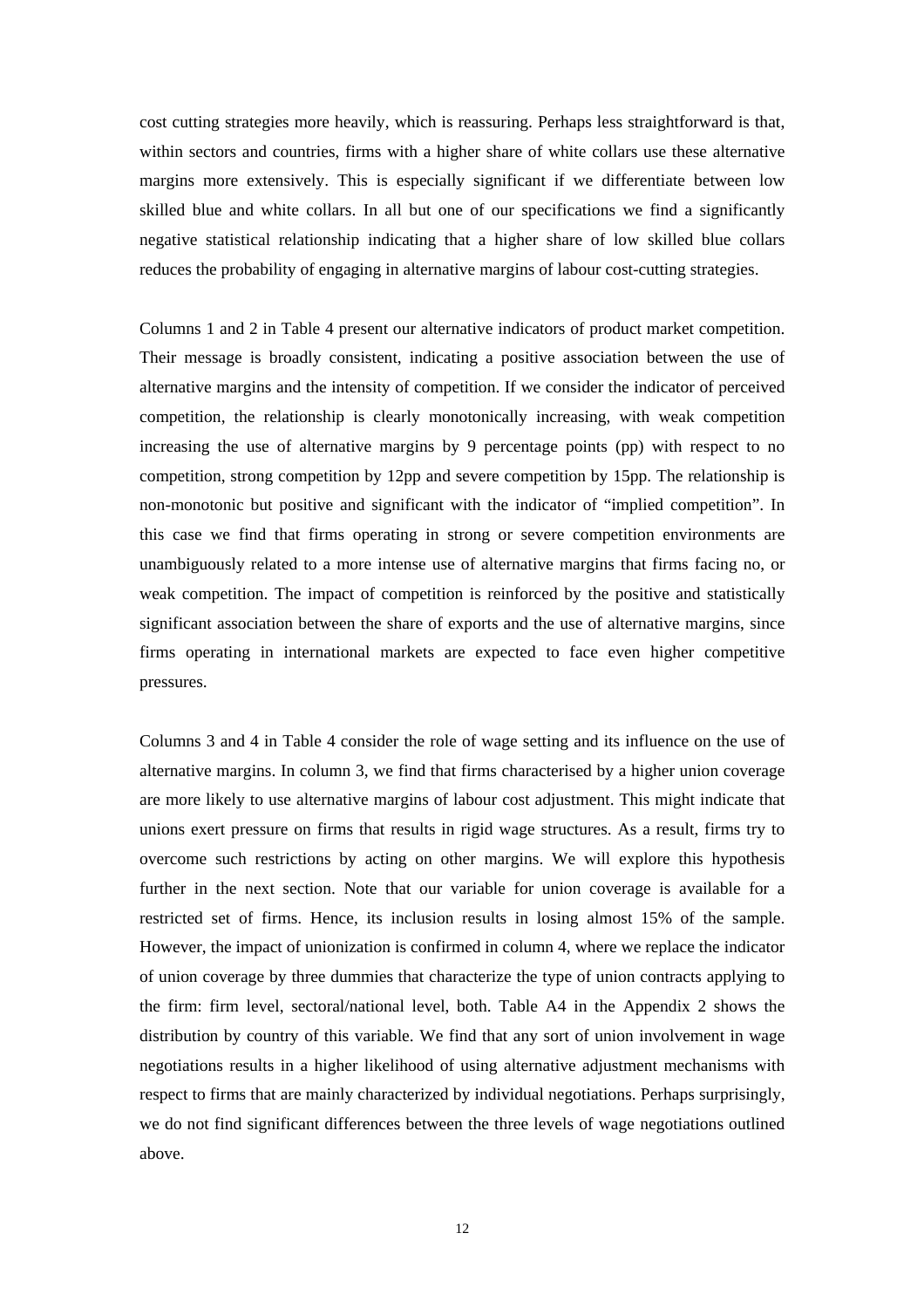| Dependent variable equals one if at least one alternative margin is used |                       |            |                       |            |
|--------------------------------------------------------------------------|-----------------------|------------|-----------------------|------------|
|                                                                          | (1)                   | (2)        | (3)                   | (4)        |
|                                                                          |                       |            |                       |            |
| Low skilled blue collar (%)                                              | $-0.046*$             | $-0.052*$  | $-0.060**$            | $-0.042$   |
|                                                                          | (0.099)               | (0.055)    | (0.044)               | (0.136)    |
| High skilled blue collar (%)                                             | $-0.021$              | $-0.010$   | $-0.031$              | $-0.019$   |
|                                                                          | (0.500)               | (0.745)    | (0.343)               | (0.541)    |
| Low skilled white collar (%)                                             | 0.024                 | 0.042      | 0.019                 | 0.025      |
|                                                                          | (0.532)               | (0.274)    | (0.646)               | (0.531)    |
| Exporting firm                                                           | $0.027**$             | $0.032**$  | $0.027*$              | $0.028**$  |
|                                                                          | (0.046)               | (0.015)    | (0.068)               | (0.039)    |
| Share of labour costs                                                    | $0.060*$              | $0.097***$ | $0.068**$             | $0.075**$  |
|                                                                          | (0.056)               | (0.002)    | (0.044)               | (0.017)    |
| Temporary workers (%)                                                    | 0.005                 | $-0.013$   | 0.024                 | 0.009      |
|                                                                          | (0.874)               | (0.708)    | (0.508)               | (0.794)    |
| $Size = 20-49$                                                           | $0.109***$            | $0.113***$ | $0.079***$            | $0.106***$ |
|                                                                          | (0.000)               | (0.000)    | (0.000)               | (0.000)    |
| $Size = 50-199$                                                          | $0.171***$            | $0.182***$ | $0.132***$            | $0.162***$ |
|                                                                          | (0.000)               | (0.000)    | (0.000)               | (0.000)    |
| $Size = 200+$                                                            | $0.228***$            | $0.238***$ | $0.168***$            | $0.210***$ |
|                                                                          | (0.000)               | (0.000)    | (0.000)               | (0.000)    |
| Implied competition - weak                                               |                       | 0.019      |                       |            |
|                                                                          |                       | (0.454)    |                       |            |
| Implied competition – strong                                             |                       | $0.090***$ |                       |            |
|                                                                          |                       | (0.000)    |                       |            |
| Implied competition - severe                                             |                       | $0.076***$ |                       |            |
|                                                                          |                       | (0.004)    |                       |            |
|                                                                          | $0.088**$             |            | $0.112***$            | $0.098**$  |
| Perceived competition - weak                                             |                       |            |                       |            |
|                                                                          | (0.032)<br>$0.124***$ |            | (0.009)<br>$0.149***$ | (0.017)    |
| Perceived competition - strong                                           |                       |            |                       | $0.135***$ |
|                                                                          | (0.001)               |            | (0.000)               | (0.000)    |
| Perceived competition - severe                                           | $0.150***$            |            | $0.171***$            | $0.159***$ |
|                                                                          | (0.000)               |            | (0.000)               | (0.000)    |
| Coverage                                                                 |                       |            | $0.051***$            |            |
|                                                                          |                       |            | (0.001)               |            |
| Only outside agreement                                                   |                       |            |                       | $0.057***$ |
|                                                                          |                       |            |                       | (0.007)    |
| Only firm agreement                                                      |                       |            |                       | $0.072***$ |
|                                                                          |                       |            |                       | (0.003)    |
| Firm and outside agreement                                               |                       |            |                       | $0.065**$  |
|                                                                          |                       |            |                       | (0.013)    |
| Observations                                                             | 7738                  | 7979       | 6623                  | 7634       |

**Table 4: Alternative margins of labour cost adjustment: probit regressions** 

 $\Gamma$ 

Notes: Robust p values in parentheses, \*\*\*  $p<0.01$ , \*\*  $p<0.05$ , \*  $p<0.1$ . Marginal effects are reported. Regressions include country and sector fixed effects

We move next to the analysis of the determinants of the six labour cost adjustment strategies proposed by the survey considered separately. Table 5 presents the estimates of probit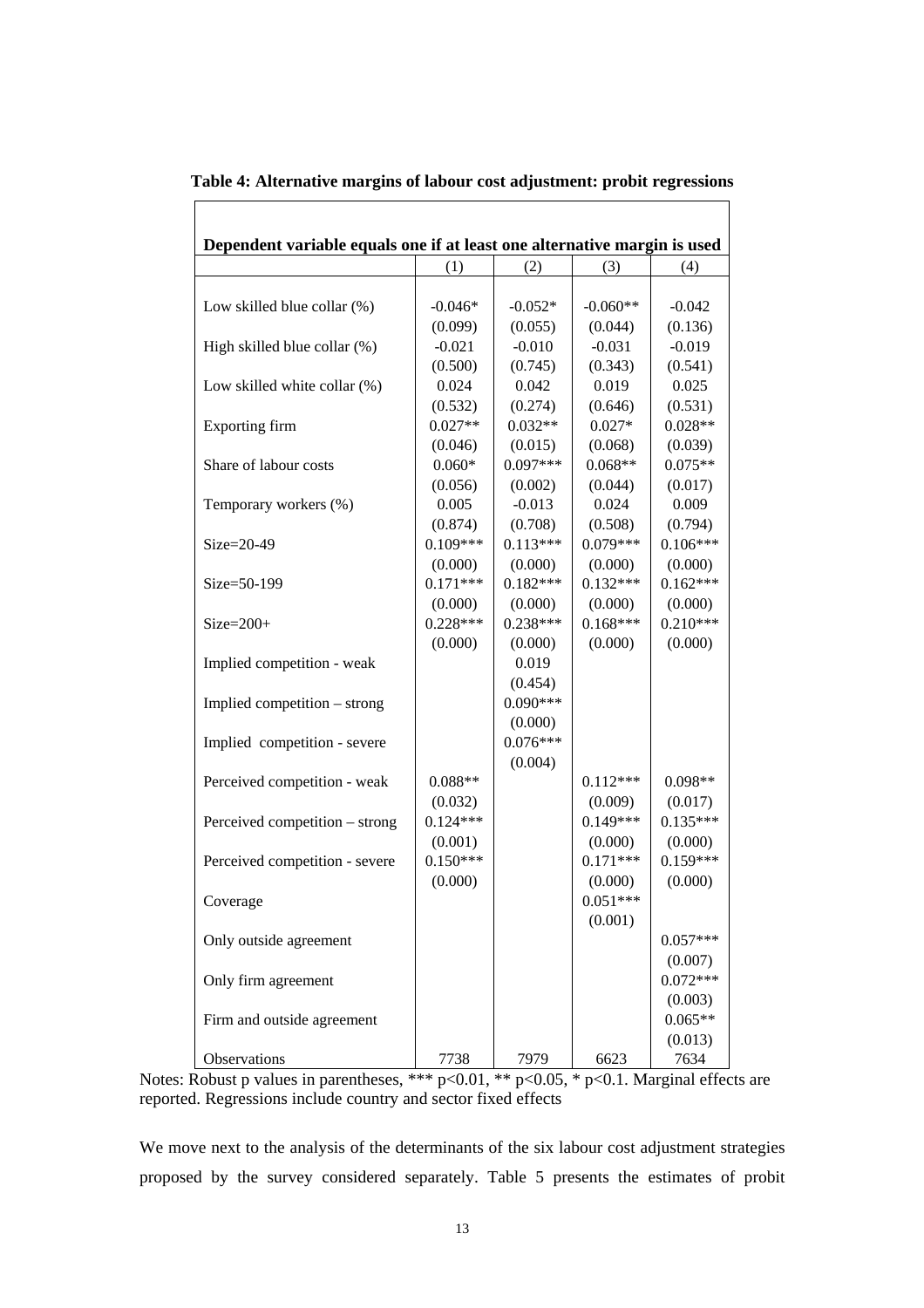regressions for the likelihood of using each strategy, including our preferred set of regressors: firm characteristics, the indicator of perceived competition, and three separate dummies characterizing the bargaining environment dominating wage negotiations. Some of the effects identified in Table 4 go in essentially the same way for all of the margins. Firm size is a clear example, being positively related to the probability of using each individual margin.

Worker characteristics, on the other hand, have different effects on the likelihood of choosing each of these margins. Firms with higher percentages of blue-collar workers are less likely to use bonus and benefit reduction than those with a high proportion of high-skilled white-collar workers, probably reflecting greater use of flexible pay components among the latter group. The choice of slowing promotions is also negatively related to the percentage of low-skilled blue-collar workers, suggesting that white collar workers are more frequently involved in tournaments for promotions. Such competitions can be slowed down by firms during downturns or periods of restructuring. On the other hand, firms using a higher proportion of blue-collar workers are significantly more likely to use changes in shifts if they want to reduce costs. This is easy to rationalize if we think that shift work is more common among blue than white collar workers. Firms using temporary workers are associated with a greater probability of the firm choosing to reduce benefits as a cost cutting strategy. Perhaps surprisingly, we do not find significant differences in the use of bonuses among temporary and permanent workers. Not surprisingly instead, early retirement is a tool more commonly used among firms with a greater proportion of workers with open-ended contracts.

As regards product market competition, we find that the effects outlined above are mainly driven by three margins: the reduction in benefits, the replacement of voluntary leavers with the recruitment of new employees at lower wages and changes in shift assignments. Some competition is associated with a significant increase in the first two strategies, while changing shifts is only pushed as an alternative adjustment mechanism by severe competition. Finally, we looked at the differentiated impact of wage bargaining regimes on the alternative margins under consideration. As before, the presence of unions in the wage setting process is associated with a more intensive use of all margins with the exception of bonus reductions. This suggests that unions might limit not only the flexibility of base wages, as suggested by previous literature, but also the use of flexible pay components. With the exception of changes in shifts, we tend to find that the presence of agreements at the firm level is in general associated with a more intensive use of each margin of adjustment. Using early retirement to replace high wage workers with new entrants at lower wages is a good example of this pattern. Outside agreements are associated with a 4.2pp increase in the use of this tool, while in firms with predominantly firm-level agreements the use of this adjustment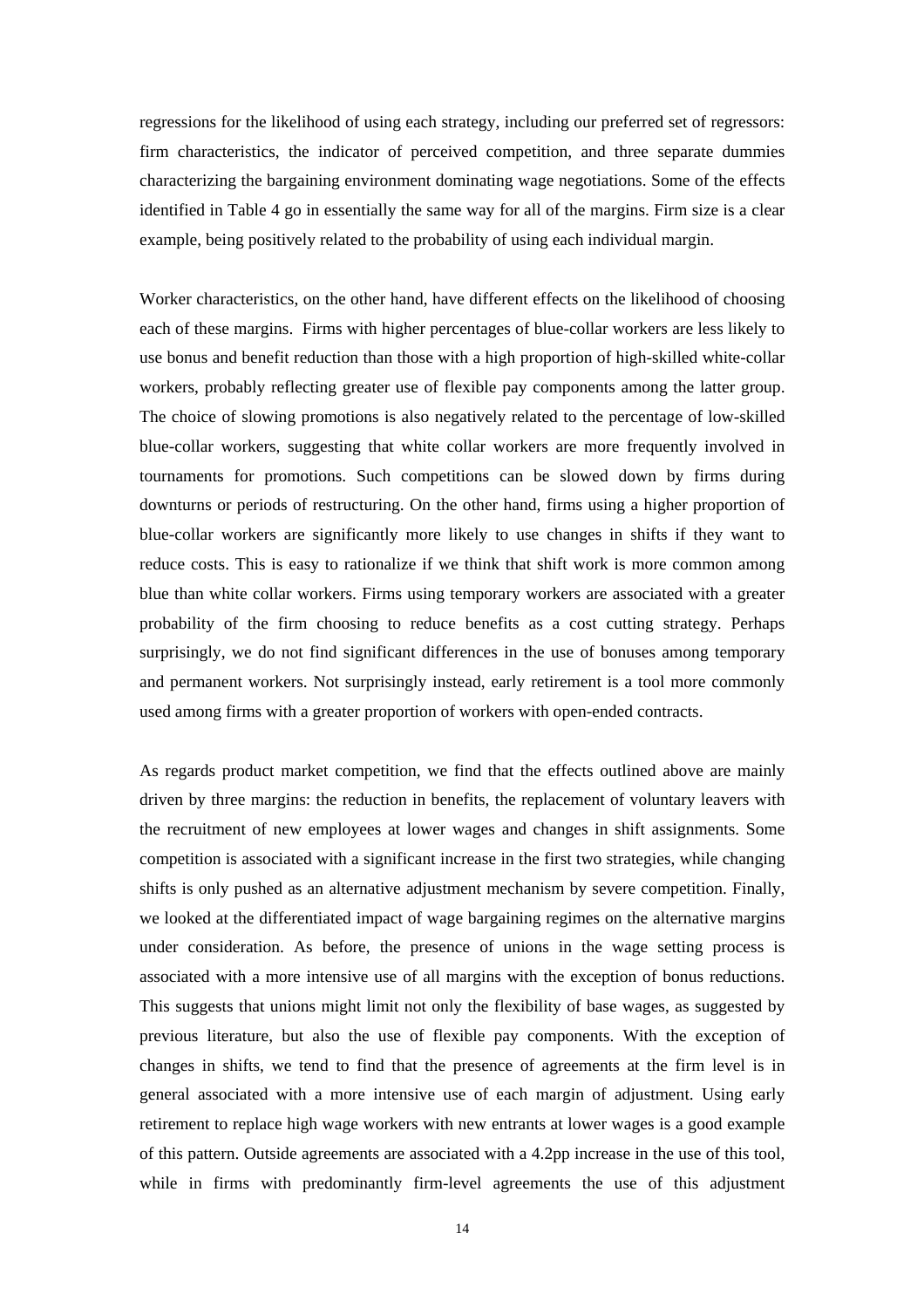mechanism increases by 7.4pp with respect to firms who bargain with workers individually. Having instead a firm and a sectoral/national level agreement applying jointly reinforces this effect, up to 9.8pp with respect to individual negotiations. The only exception regards changes in shift assignments. In this case, outside agreements increase their use by 5pp, and this is reinforced by the joint occurrence of firm and higher level agreements. However, firms that apply firm level agreements only do not use this strategy differently than firms characterized by individual negotiations

| Dependent variable equals one if the respective margin is used |                   |                    |                  |                    |                  |                     |
|----------------------------------------------------------------|-------------------|--------------------|------------------|--------------------|------------------|---------------------|
|                                                                |                   |                    |                  |                    |                  |                     |
|                                                                | Reduce<br>bonuses | Reduce<br>benefits | Change<br>shifts | Slow<br>promotions | Cheaper<br>hires | Early<br>retirement |
| Low skilled blue collar (%)                                    | $-0.040*$         | $-0.035**$         | $0.069***$       | $-0.066***$        | $-0.021$         | 0.034               |
|                                                                | (0.051)           | (0.017)            | (0.002)          | (0.000)            | (0.378)          | (0.113)             |
| High skilled blue collar (%)                                   | $-0.034$          | $-0.060***$        | $0.051**$        | $-0.016$           | 0.011            | 0.029               |
|                                                                | (0.151)           | (0.000)            | (0.046)          | (0.445)            | (0.671)          | (0.249)             |
| Low skilled white collar (%)                                   | 0.036             | $-0.027$           | 0.024            | 0.028              | $-0.035$         | $0.091***$          |
|                                                                | (0.217)           | (0.206)            | (0.462)          | (0.307)            | (0.311)          | (0.002)             |
| Exporting firm                                                 | $0.021**$         | 0.010              | $-0.007$         | $-0.003$           | 0.017            | $-0.008$            |
|                                                                | (0.044)           | (0.175)            | (0.518)          | (0.756)            | (0.132)          | (0.398)             |
| Share of labour costs                                          | $0.048**$         | 0.009              | $-0.023$         | $0.045**$          | $0.055**$        | 0.004               |
|                                                                | (0.044)           | (0.624)            | (0.364)          | (0.032)            | (0.035)          | (0.864)             |
| Only outside agreement                                         | 0.028             | $0.025*$           | $0.052***$       | $-0.021$           | 0.015            | $0.042**$           |
|                                                                | (0.110)           | (0.052)            | (0.007)          | (0.177)            | (0.417)          | (0.033)             |
| Only firm agreement                                            | 0.011             | $0.033**$          | 0.015            | 0.016              | $0.038*$         | $0.074***$          |
|                                                                | (0.536)           | (0.013)            | (0.412)          | (0.328)            | (0.068)          | (0.000)             |
| Firm and outside agreement                                     | 0.025             | $0.041**$          | $0.085***$       | $-0.011$           | 0.011            | $0.098***$          |
|                                                                | (0.233)           | (0.018)            | (0.003)          | (0.588)            | (0.614)          | (0.000)             |
| Temporary workers (%)                                          | 0.007             | $0.032*$           | $0.062**$        | 0.024              | 0.031            | $-0.066**$          |
|                                                                | (0.784)           | (0.070)            | (0.021)          | (0.300)            | (0.286)          | (0.015)             |
| $Size = 20-49$                                                 | $0.046***$        | $0.023**$          | $0.049***$       | $0.047***$         | $0.097***$       | $0.058***$          |
|                                                                | (0.002)           | (0.040)            | (0.002)          | (0.001)            | (0.000)          | (0.000)             |
| Size=50-199                                                    | $0.068***$        | $0.035***$         | $0.080***$       | $0.071***$         | $0.109***$       | $0.068***$          |
|                                                                | (0.000)           | (0.001)            | (0.000)          | (0.000)            | (0.000)          | (0.000)             |
| $Size = 200+$                                                  | $0.097***$        | $0.050***$         | $0.070***$       | $0.090***$         | $0.156***$       | $0.148***$          |
|                                                                | (0.000)           | (0.000)            | (0.000)          | (0.000)            | (0.000)          | (0.000)             |
| Perceived comp - weak                                          | 0.033             | $0.052*$           | 0.032            | 0.005              | $0.118***$       | $-0.012$            |
|                                                                | (0.330)           | (0.064)            | (0.356)          | (0.870)            | (0.006)          | (0.666)             |
| Perceived comp – strong                                        | 0.045             | $0.045**$          | 0.030            | 0.029              | $0.115***$       | $-0.034$            |
|                                                                | (0.127)           | (0.045)            | (0.313)          | (0.268)            | (0.002)          | (0.181)             |
| Perceived comp – severe                                        | 0.038             | $0.053**$          | $0.065**$        | 0.035              | $0.138***$       | $-0.001$            |
|                                                                | (0.206)           | (0.023)            | (0.036)          | (0.180)            | (0.000)          | (0.982)             |
| Observations                                                   | 7634              | 7634               | 5689             | 7306               | 7306             | 6148                |

# **Table 5: Alternative margins of labour cost adjustment: probit regressions**

Notes: Robust p values in parentheses, \*\*\*  $p<0.01$ , \*\*  $p<0.05$ , \*  $p<0.1$ . Marginal effects are reported. Regressions include country and sector fixed effects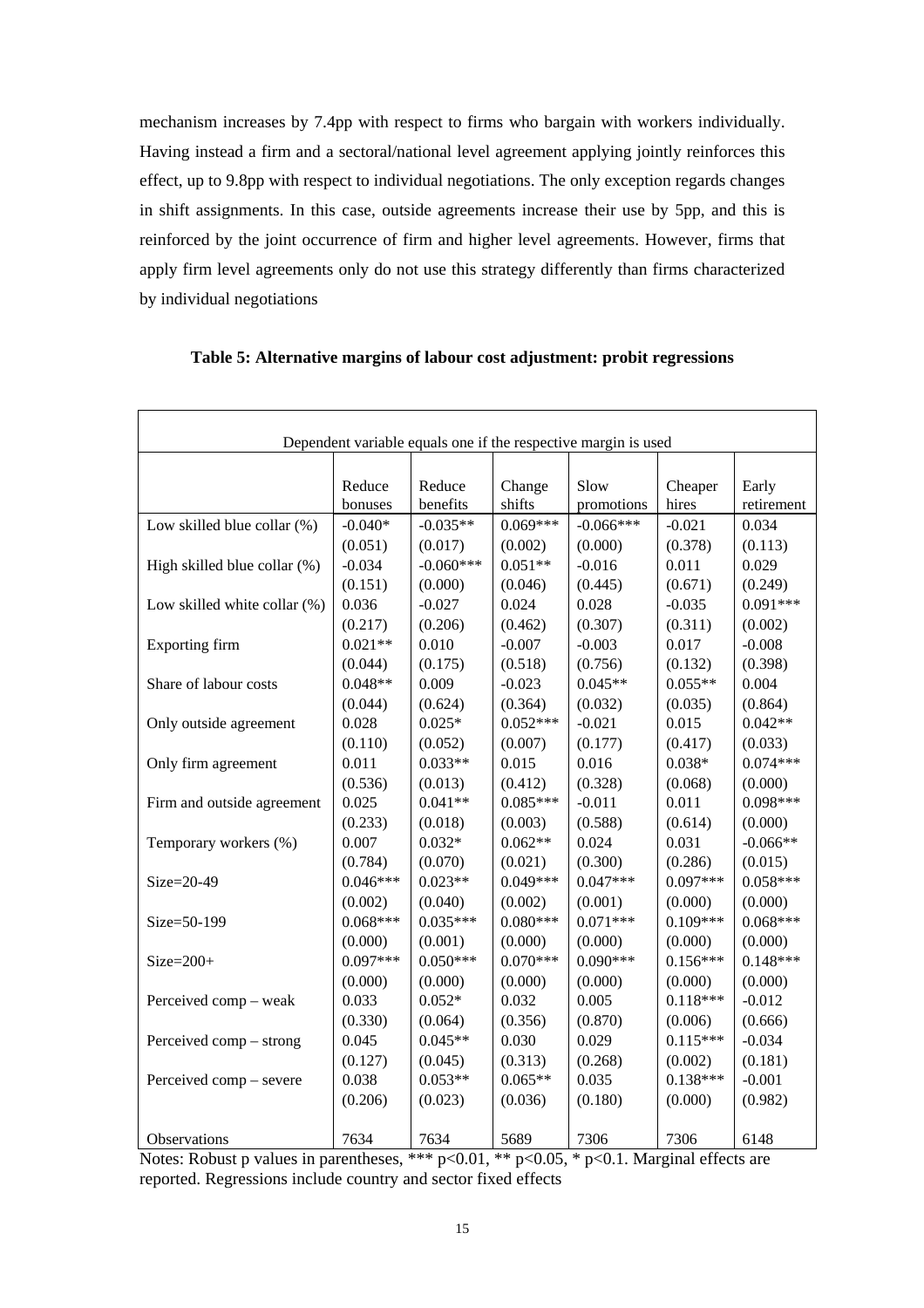# **5. Wage Rigidity and Alternative Margins**

Are firms subject to wage rigidity more likely to use the alternative margins of adjustment? In the previous section we have found that firms are more likely to use these alternative channels of labour costs adjustments if unions are present in wage setting. In parallel, there is an ample literature now (Dickens et al., 2007, Holden and Wulfsberg, 2008 and Babecký et al., 2009, the latter using this dataset) suggesting a prominent role of unions in the determination of downward (nominal or real) wage rigidity. Hence, it is natural to ask in our framework if firms more subject to some form of wage rigidity are more likely to use any of these alternative margins of adjustment.

Our survey allows constructing three different measures of wage rigidity. We asked directly the managers of firms if they ever cut or froze wages during the previous five years. Following the identifying assumption in some of the micro literature of downward nominal wage rigidity (see for instance Nickell and Quintini, 2003), we regard firms that froze wages at any point during this interval as showing evidence of nominal wage rigidity. Most likely this reflects downward nominal wage rigidity, since an analysis of more than 360 yearly wage change distributions for individuals who stayed in the same job in a large number of countries suggests that 'menu costs' are not an important element of wage setting (Dickens et al., 2007). However, our data does not allow disentangling symmetric from asymmetric nominal wage rigidity, so we cannot rule out that some of these wage freezes reflect pure menu costs. Nonetheless, they constitute a symptom of rigid wage structures. An important element to take into account is that this measure refers to the previous five years. Since the survey was conducted between the end of 2007 and the beginning of 2008, in most cases the firms are responding about the incidence of wage freezes in an upswing, or period of relatively favourable conditions. Hence, we are most likely under-estimating the incidence of downward nominal wage rigidity. In this case, to the extent that the latent association between downward nominal wage rigidity and the use of alternative margins of labour cost adjustment is positive, our estimates would be a lower bound of the true impact.

We also asked firms if they had a policy that linked wage changes to inflation. Firms that replied yes to this question were further asked if the link with inflation was automatic or discretionary and whether the link was with respect to past or expected inflation. Using information from these questions, we consider two different definitions of wage indexation, which we view as a particular form of real wage rigidity. We consider firms to apply a "strict"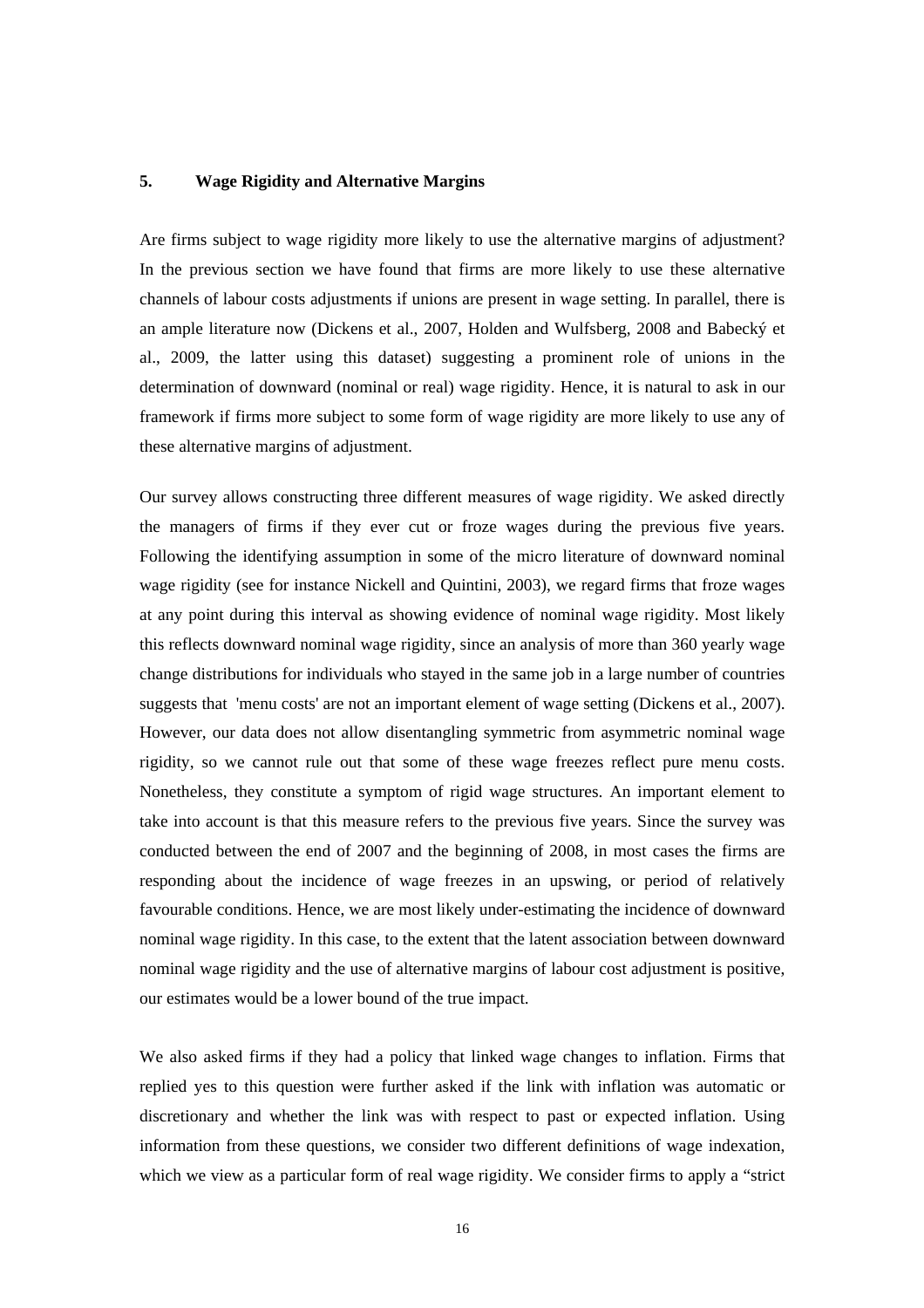indexation rule" if they have an automatic link between wages and past or expected inflation, i.e. those who apply automatic wage indexation. Alternatively, we consider firms to apply an "formal and informal indexation rule" if they link or take into account inflation at the time of setting wages.

Table 6 shows that indexation is much more prevalent in our data (17% of firms are affected by strict indexation rules, while 35% apply some form of formal or informal indexation) than wage freezes (only 9% of firms are affected), which is consistent with other evidence on wage rigidity in most continental European countries, as opposed to the US and the UK (see e.g. Dickens et al., 2008). Wage freezes appear more common than average in the Czech Republic, Estonia, Lithuania and the Netherlands. They are considerably rarer than average in Spain, France, Hungary, Italy and Slovenia. Indexation mechanisms are especially prevalent in Belgium, Spain and Slovenia, and much less so in Italy, Estonia and Poland. Overall, we find that the non-euro member states of the EU are almost twice as likely to experience wage freezes compared to the euro area member states, but that the reverse is true for pure indexation mechanisms.

| Country        | Wage freezes | Pure Indexation | Formal or<br>informal<br>indexation |
|----------------|--------------|-----------------|-------------------------------------|
| Austria        | 0.133        | 0.098           | 0.221                               |
| Belgium        | 0.118        | 0.982           | 0.982                               |
| Czech Republic | 0.265        | 0.117           | 0.590                               |
| Estonia        | 0.217        | 0.044           | 0.538                               |
| Spain          | 0.024        | 0.548           | 0.707                               |
| France         | 0.071        | 0.096           | 0.322                               |
| Greece         | 0.125        | 0.200           | 0.426                               |
| Hungary        | 0.059        | 0.112           | 0.315                               |
| Ireland        | 0.087        | 0.095           | 0.318                               |
| Italy          | 0.039        | 0.017           | 0.058                               |
| Lithuania      | 0.199        | 0.108           | 0.486                               |
| Netherlands    | 0.232        | N/A             | N/A                                 |
| Poland         | 0.100        | 0.069           | 0.3067                              |
| Portugal       | 0.150        | 0.090           | 0.509                               |
| Slovenia       | 0.029        | 0.235           | 0.605                               |
| Total          | 0.096        | 0.167           | 0.352                               |
| Euro area      | 0.082        | 0.201           | 0.376                               |
| Non-euro area  | 0.134        | 0.085           | 0.343                               |

**Table 6: Wage freezes and indexation mechanisms**

Note: Proportion of firms having frozen wages over the past five years and applying an automatic indexation mechanism, employment-weighted averages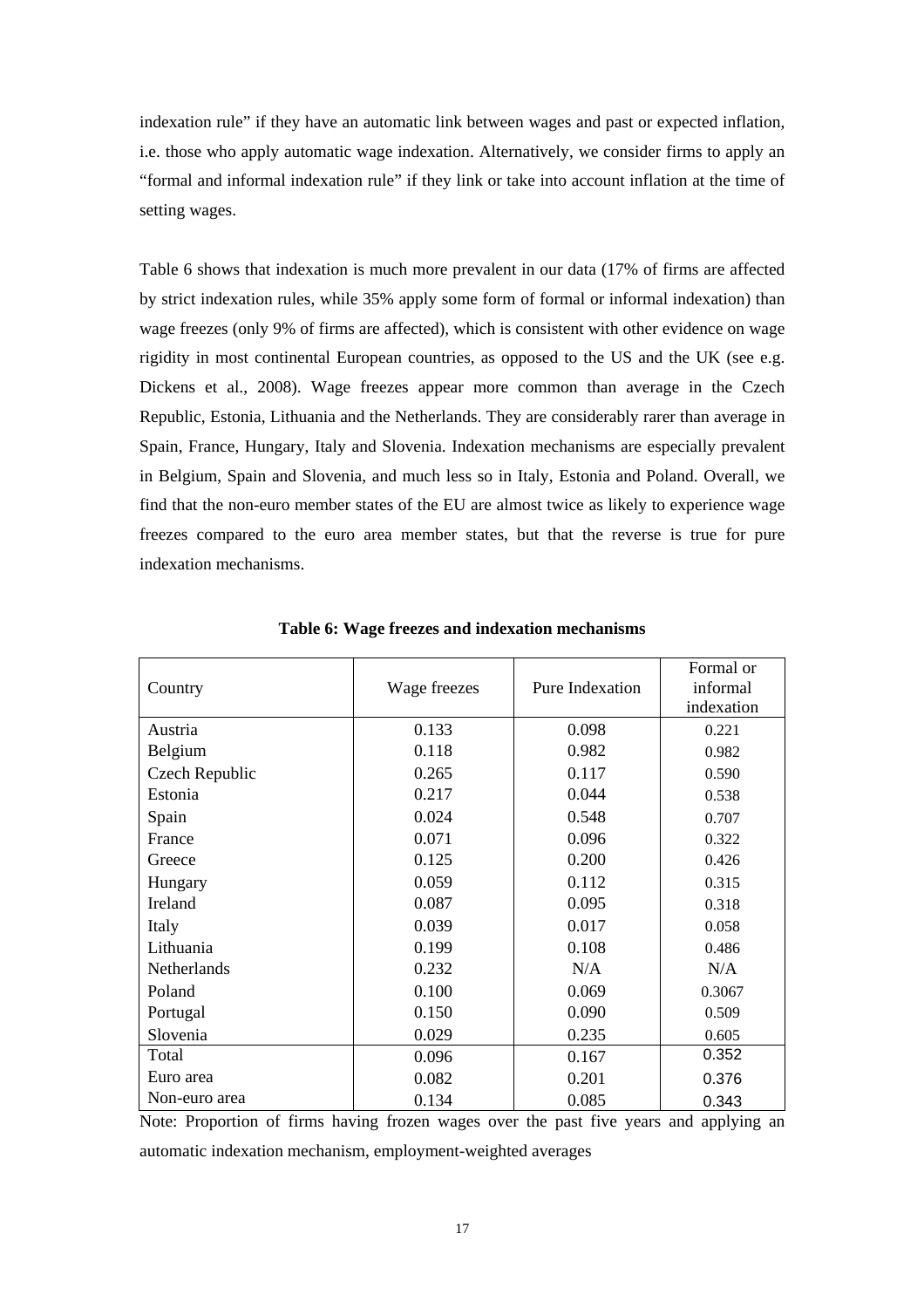Our next set of regressions examines the relationship between wage rigidities and the different margins of adjustment analysed above. First, we run probit regressions of the likelihood of using each of the margins separately, as well as the likelihood of using any of the margins including measures of wage freezes and pure indexation mechanisms. A second set of regressions uses the same set of dependent variables and includes among the covariates again our measure of wage freezes and the extended (formal plus informal) measure of indexation. In all specifications we retain the basic set of control variables including country and sector fixed effects, the three indicators of labour force characteristics, firm size dummies, the share of temporary contracts and labour costs in total costs, indicators of perceived competition, and a set of dummies characterizing the bargaining arrangement most prevalent in the firm.

Table 7 presents the results for wage freezes and strict indexation rules, and indicates a clear positive association between nominal wage rigidity on the likelihood of using some alternative margin of adjustment. Having experienced a wage freeze during the preceding five years increases the likelihood of using alternative margins of labour cost cutting by 23pp. The effect is significant at the 1% level. This effect is relatively large, especially taking into account that it represents a lower bound of the true relationship between the two variables. Quite surprisingly, we find that firms applying a strict indexation rule are less likely to use some of the cost-cutting strategies. The marginal effect is much smaller in this case (-4pp) than in the case of wage freezes, and only significant at the 10% level. One possible explanation for this finding is that the same factors that drive formal wage indexation mechanisms at the firm level limit the use of alternative cost-cutting strategies. It should be noted however than when we replace the strict indexation rules for our indicator of "formal and informal" indexation (Table 8) always find that the marginal effect is small, and not statistically different from cero.

When we move at the analysis of each margin considered separately, we find that nominal wage rigidity applies across the board. The marginal effects in Table 7 range from 15pp in the case of slowing down the promotions to 4pp in the case of using early retirement to replace high wage workers with new entrants at lower wages. In all cases the marginal effects are statistically significant at the 1% level, and are virtually unchanged if we replace the indicator of strict indexation for formal/informal indexation in Table 8. An interesting feature of our regressions is that we control in all cases for the impact of unions including our usual set of dummy variables for the different types of predominant wage bargaining regimes. The marginal effects of the union activity dummies remain significant, and are not substantially altered by the inclusion of the indicators of nominal and real rigidity. Similarly, we have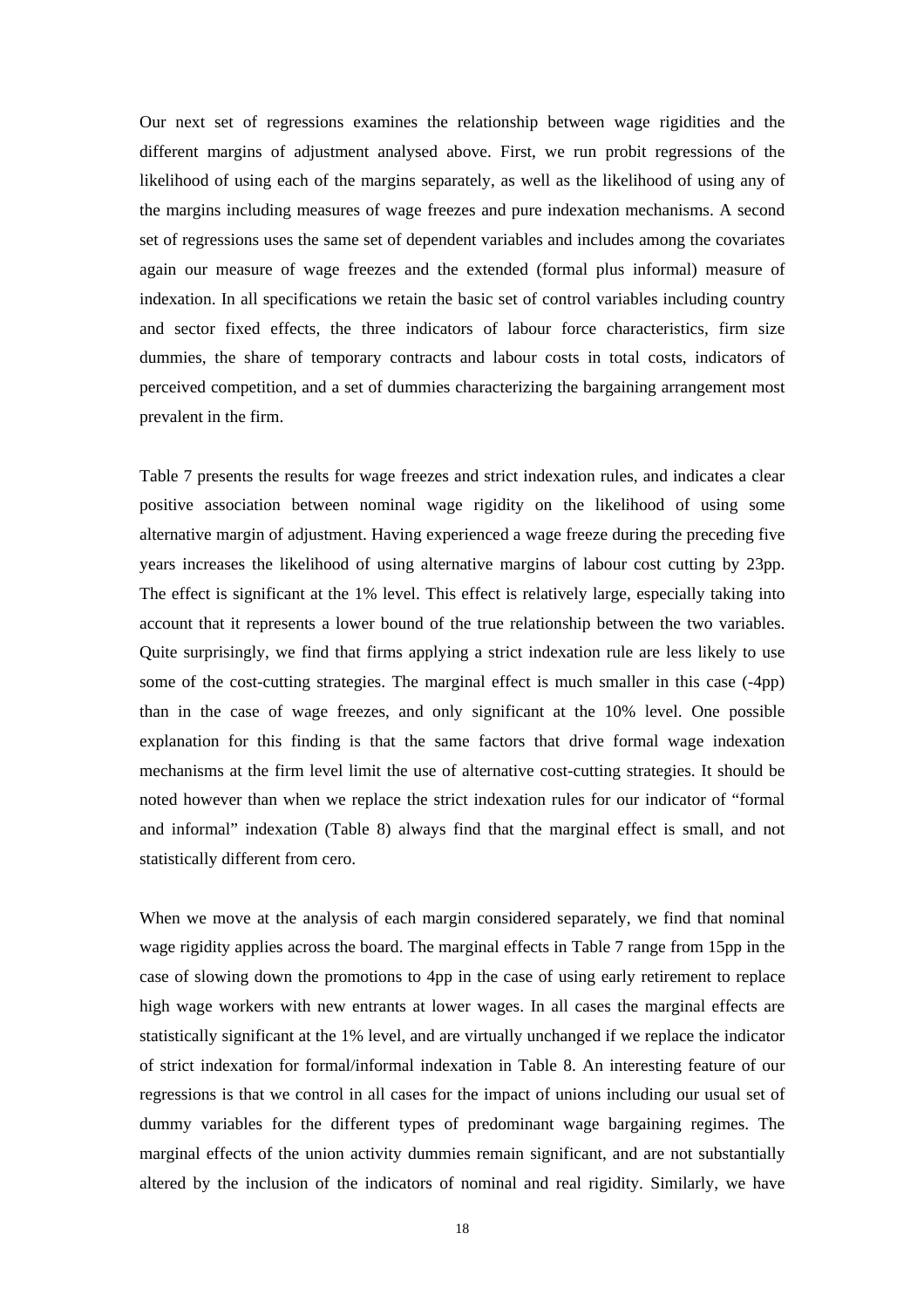experimented excluding the dummies for unions from the regressions and the marginal effect of nominal rigidity and indexation we obtain are very similar.<sup>[8](#page-19-0)</sup> Nothing changes either if we include or exclude in alternative specifications the indicator of union coverage. This suggests that, contrary to our initial expectations, the indicators of wage rigidity are capturing constraints at the time of wage setting that are not sufficiently explained by our indicators of unionization. Attending to the marginal effects of nominal wage freezes, these constraints seem even more important than those imposed by the wage setting environment.

| Dependent variable equals one if the respective margin is used |            |            |             |            |             |            |            |
|----------------------------------------------------------------|------------|------------|-------------|------------|-------------|------------|------------|
|                                                                |            |            |             |            |             |            |            |
|                                                                |            |            |             |            |             |            |            |
|                                                                | Some       | Reduce     | Reduce      | Change     | Slow        | Cheaper    | Early      |
|                                                                | margin     | bonuses    | benefits    | shifts     | promotions  | hires      | retirement |
| Low skilled blue collar (%)                                    | $-0.022$   | $-0.025$   | $-0.030**$  | $0.074***$ | $-0.061***$ | $-0.017$   | 0.034      |
|                                                                | (0.448)    | (0.246)    | (0.047)     | (0.001)    | (0.001)     | (0.478)    | (0.115)    |
| High skilled blue collar (%)                                   | $-0.010$   | $-0.029$   | $-0.062***$ | $0.054**$  | $-0.012$    | 0.007      | 0.027      |
|                                                                | (0.757)    | (0.232)    | (0.000)     | (0.035)    | (0.574)     | (0.797)    | (0.283)    |
| Low skilled white collar (%)                                   | 0.045      | $0.054*$   | $-0.020$    | 0.027      | 0.031       | $-0.032$   | $0.092***$ |
|                                                                | (0.261)    | (0.068)    | (0.350)     | (0.406)    | (0.250)     | (0.361)    | (0.002)    |
| <b>Exporting firm</b>                                          | $0.025*$   | $0.022**$  | 0.009       | $-0.010$   | $-0.006$    | 0.011      | $-0.007$   |
|                                                                | (0.080)    | (0.044)    | (0.227)     | (0.399)    | (0.554)     | (0.362)    | (0.413)    |
| Share of labour costs                                          | $0.066**$  | $0.042*$   | 0.008       | $-0.024$   | 0.034       | $0.055**$  | 0.006      |
|                                                                | (0.040)    | (0.083)    | (0.664)     | (0.352)    | (0.102)     | (0.038)    | (0.779)    |
| Nominal wage rigidity                                          | $0.227***$ | $0.126***$ | $0.062***$  | $0.074***$ | $0.153***$  | $0.110***$ | $0.039***$ |
|                                                                | (0.000)    | (0.000)    | (0.000)     | (0.000)    | (0.000)     | (0.000)    | (0.007)    |
| <b>Strict Indexation</b>                                       | $-0.039*$  | $-0.033**$ | $-0.019*$   | $-0.041**$ | $-0.053***$ | 0.000      | 0.002      |
|                                                                | (0.057)    | (0.038)    | (0.086)     | (0.020)    | (0.000)     | (0.980)    | (0.882)    |
| Only outside agreement                                         | $0.057***$ | 0.028      | $0.027**$   | $0.049**$  | $-0.022$    | 0.013      | $0.044**$  |
|                                                                | (0.008)    | (0.110)    | (0.042)     | (0.011)    | (0.142)     | (0.472)    | (0.021)    |
| Only firm agreement                                            | $0.077***$ | 0.012      | $0.036***$  | 0.020      | 0.018       | $0.037*$   | $0.075***$ |
|                                                                | (0.002)    | (0.497)    | (0.008)     | (0.278)    | (0.277)     | (0.079)    | (0.000)    |
| Firm and outside agreement                                     | $0.075***$ | 0.032      | $0.032*$    | $0.093***$ | $-0.009$    | 0.013      | $0.104***$ |
|                                                                | (0.005)    | (0.139)    | (0.068)     | (0.002)    | (0.637)     | (0.575)    | (0.000)    |
| Temporary workers (%)                                          | 0.020      | 0.011      | 0.029       | $0.058**$  | 0.023       | 0.037      | $-0.062**$ |
|                                                                | (0.559)    | (0.681)    | (0.102)     | (0.033)    | (0.311)     | (0.204)    | (0.020)    |
| Size=20-49                                                     | $0.096***$ | $0.042***$ | $0.023**$   | $0.044***$ | $0.046***$  | $0.096***$ | $0.055***$ |
|                                                                | (0.000)    | (0.005)    | (0.035)     | (0.008)    | (0.001)     | (0.000)    | (0.000)    |
| Size=50-199                                                    | $0.154***$ | $0.057***$ | $0.034***$  | $0.075***$ | $0.070***$  | $0.108***$ | $0.071***$ |
|                                                                | (0.000)    | (0.000)    | (0.002)     | (0.000)    | (0.000)     | (0.000)    | (0.000)    |
| $Size = 200+$                                                  | $0.210***$ | $0.092***$ | $0.053***$  | $0.067***$ | $0.092***$  | $0.160***$ | $0.147***$ |
|                                                                | (0.000)    | (0.000)    | (0.000)     | (0.001)    | (0.000)     | (0.000)    | (0.000)    |
| Perceived comp - weak                                          | $0.097**$  | 0.031      | $0.055*$    | 0.029      | 0.004       | $0.113***$ | $-0.010$   |
|                                                                | (0.021)    | (0.365)    | (0.052)     | (0.398)    | (0.877)     | (0.009)    | (0.712)    |
| Perceived comp – strong                                        | $0.130***$ | 0.041      | $0.043*$    | 0.029      | 0.026       | $0.111***$ | $-0.034$   |
|                                                                | (0.001)    | (0.171)    | (0.056)     | (0.337)    | (0.310)     | (0.002)    | (0.170)    |
| Perceived comp - severe                                        | $0.148***$ | 0.027      | $0.048**$   | $0.060*$   | 0.024       | $0.132***$ | 0.000      |
|                                                                | (0.000)    | (0.367)    | (0.040)     | (0.054)    | (0.359)     | (0.000)    | (0.988)    |

**Table 7: Alternative margins of labour cost adjustment and wage rigidities** 

<span id="page-19-0"></span> 8 Detailed results are presented in Tables A5 and A6 in Appendix 5.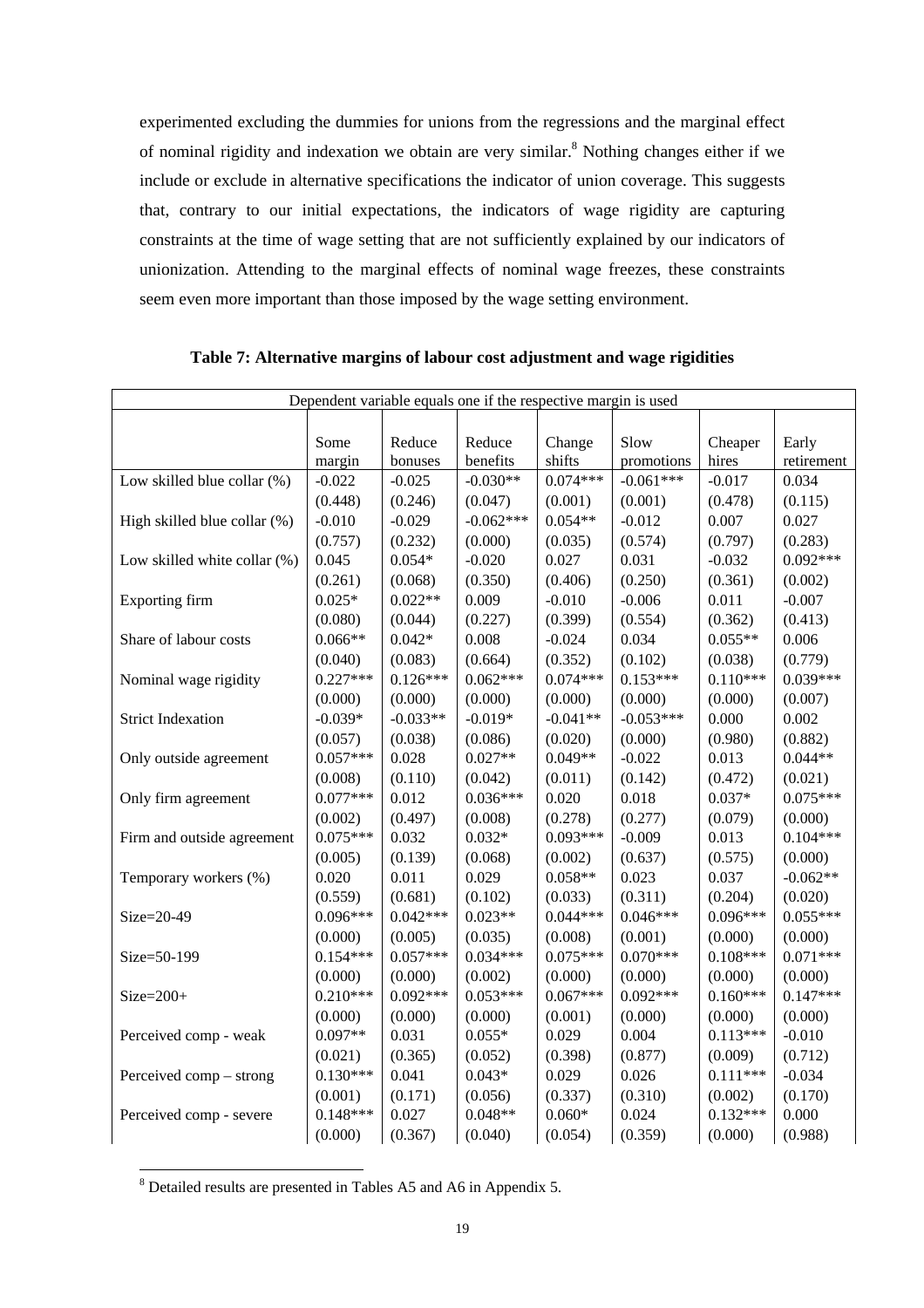| $\sim$<br>servations<br>$\bigcup$ DSC. | 7302 | 7302 | 7200<br>30Z | 5570<br>ັ | 7006 | 7006 | 5070<br>، ەد |
|----------------------------------------|------|------|-------------|-----------|------|------|--------------|

Notes: Robust p values in parentheses, \*\*\* p<0.01, \*\* p<0.05, \* p<0.1. Marginal effects are reported. Regressions include country and sector fixed effects

# **Table 8: Alternative margins of labour cost adjustment and wage rigidities: formal and informal indexation rules**

| Dependent variable equals one if the respective margin is used |            |            |             |            |             |            |            |
|----------------------------------------------------------------|------------|------------|-------------|------------|-------------|------------|------------|
|                                                                |            |            |             |            |             |            |            |
|                                                                | Some       | Reduce     | Reduce      | Change     | Slow        | Cheaper    | Early      |
|                                                                | margin     | bonuses    | benefits    | shifts     | promot.     | hires      | retire.    |
| Low skilled blue collar (%)                                    | $-0.020$   | $-0.024$   | $-0.031**$  | $0.074***$ | $-0.061***$ | $-0.016$   | 0.033      |
|                                                                | (0.488)    | (0.250)    | (0.042)     | (0.001)    | (0.001)     | (0.506)    | (0.122)    |
| High skilled blue collar (%)                                   | $-0.009$   | $-0.028$   | $-0.062***$ | $0.054**$  | $-0.012$    | 0.008      | 0.027      |
|                                                                | (0.776)    | (0.242)    | (0.000)     | (0.035)    | (0.558)     | (0.769)    | (0.286)    |
| Low skilled white collar (%)                                   | 0.047      | $0.055*$   | $-0.020$    | 0.028      | 0.033       | $-0.031$   | $0.091***$ |
|                                                                | (0.247)    | (0.064)    | (0.349)     | (0.389)    | (0.226)     | (0.373)    | (0.002)    |
| Exporting firm                                                 | $0.024*$   | $0.022**$  | 0.010       | $-0.010$   | $-0.005$    | 0.011      | $-0.007$   |
|                                                                | (0.081)    | (0.040)    | (0.224)     | (0.411)    | (0.579)     | (0.359)    | (0.411)    |
| Share of labour costs                                          | $0.067**$  | $0.041*$   | 0.006       | $-0.025$   | $0.036*$    | $0.055**$  | 0.005      |
|                                                                | (0.037)    | (0.089)    | (0.725)     | (0.331)    | (0.092)     | (0.038)    | (0.816)    |
| Nominal wage rigidity                                          | $0.230***$ | $0.131***$ | $0.063***$  | $0.077***$ | $0.159***$  | $0.112***$ | $0.038***$ |
|                                                                | (0.000)    | (0.000)    | (0.000)     | (0.000)    | (0.000)     | (0.000)    | (0.008)    |
| Formal/informal indexation                                     | 0.004      | $-0.001$   | $-0.008$    | $-0.007$   | $-0.010$    | 0.008      | $-0.002$   |
|                                                                | (0.740)    | (0.897)    | (0.258)     | (0.518)    | (0.276)     | (0.486)    | (0.833)    |
| Only outside agreement                                         | $0.057***$ | 0.028      | $0.026**$   | $0.049**$  | $-0.023$    | 0.013      | $0.044**$  |
|                                                                | (0.009)    | (0.116)    | (0.045)     | (0.012)    | (0.137)     | (0.477)    | (0.021)    |
| Only firm agreement                                            | $0.075***$ | 0.011      | $0.036***$  | 0.019      | 0.016       | $0.037*$   | $0.076***$ |
|                                                                | (0.002)    | (0.525)    | (0.008)     | (0.302)    | (0.332)     | (0.082)    | (0.000)    |
| Firm and outside agreement                                     | $0.074***$ | 0.032      | $0.032*$    | $0.091***$ | $-0.010$    | 0.013      | $0.105***$ |
|                                                                | (0.006)    | (0.150)    | (0.070)     | (0.002)    | (0.597)     | (0.561)    | (0.000)    |
| Temporary workers (%)                                          | 0.021      | 0.012      | 0.028       | $0.059**$  | 0.023       | 0.038      | $-0.063**$ |
|                                                                | (0.548)    | (0.656)    | (0.105)     | (0.031)    | (0.313)     | (0.198)    | (0.020)    |
| Size=20-49                                                     | $0.096***$ | $0.042***$ | $0.023**$   | $0.044***$ | $0.045***$  | $0.096***$ | $0.055***$ |
|                                                                | (0.000)    | (0.005)    | (0.037)     | (0.008)    | (0.002)     | (0.000)    | (0.000)    |
| Size=50-199                                                    | $0.154***$ | $0.057***$ | $0.035***$  | $0.076***$ | $0.071***$  | $0.107***$ | $0.071***$ |
|                                                                | (0.000)    | (0.000)    | (0.002)     | (0.000)    | (0.000)     | (0.000)    | (0.000)    |
| $Size = 200+$                                                  | $0.210***$ | $0.091***$ | $0.054***$  | $0.067***$ | $0.094***$  | $0.159***$ | $0.147***$ |
|                                                                | (0.000)    | (0.000)    | (0.000)     | (0.001)    | (0.000)     | (0.000)    | (0.000)    |
| Perceived comp - weak                                          | $0.095**$  | 0.029      | $0.054*$    | 0.027      | 0.003       | $0.112***$ | $-0.009$   |
|                                                                | (0.024)    | (0.388)    | (0.055)     | (0.430)    | (0.929)     | (0.009)    | (0.723)    |
| Perceived comp – strong                                        | $0.128***$ | 0.039      | $0.043*$    | 0.027      | 0.024       | $0.110***$ | $-0.033$   |
|                                                                | (0.001)    | (0.186)    | (0.059)     | (0.379)    | (0.353)     | (0.002)    | (0.173)    |
| Perceived comp - severe                                        | $0.147***$ | 0.026      | $0.048**$   | $0.058*$   | 0.022       | $0.132***$ | 0.000      |
|                                                                | (0.000)    | (0.383)    | (0.043)     | (0.061)    | (0.391)     | (0.000)    | (0.988)    |
| Observations                                                   | 7308       | 7308       | 7308        | 5581       | 7012        | 7012       | 5876       |

Notes: Robust p values in parentheses, \*\*\* p<0.01, \*\* p<0.05, \* p<0.1. Marginal effects are reported. Regressions include country and sector fixed effects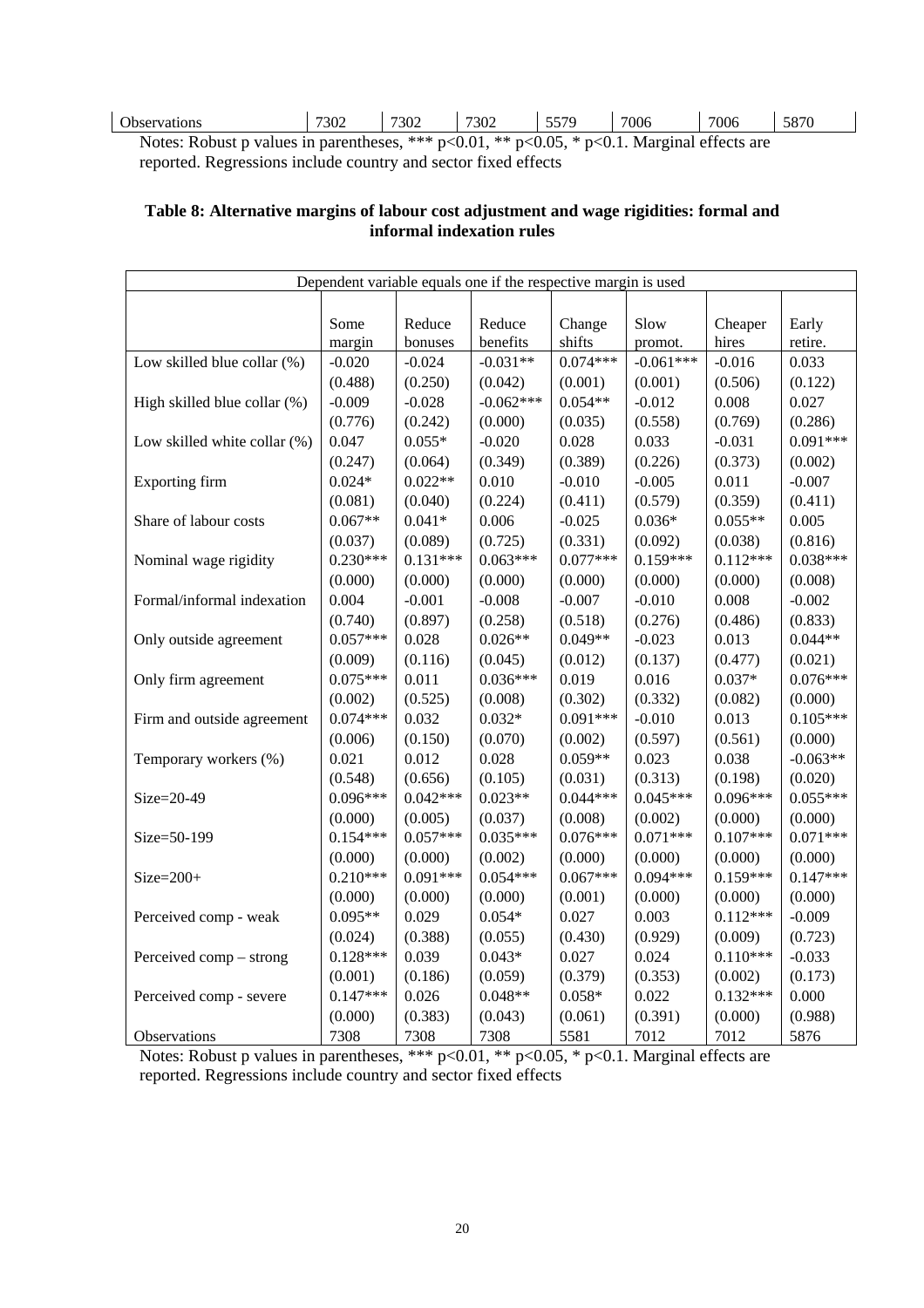#### **6. Conclusions**

We have examined the importance and determinants of six alternative strategies firms might use to cut their labour costs when business conditions are bad, using a large and quite rich survey of European firms from 12 EU countries. These strategies are: reduce or eliminate bonus payments; reduce non-pay benefits; change shift assignments or shift premia; slow or freeze rate at which promotions are filled; recruit new employees at lower wage level than those who left voluntarily; and encourage early retirement to replace high wage employees by entrants with lower wages.

We found substantial heterogeneity in the use of each of these strategies across countries and firms, depending on firm characteristics and labour market institutions. Not surprisingly, larger firms show greater margin of manoeuvre with respect to using any of these strategies in order to adjust labour costs. Similarly, different indicators of the severity of competition suggest that firms in more competitive environments are more likely to engage in several of these strategies. Perhaps less obviously, we found that the presence of unions in wage setting is associated with a greater use of most of the strategies. A plausible explanation is that unions limit the flexibility of wages, pushing firms towards alternative labour cost cutting strategies. However, when we controlled for different indicators of wage rigidity (either nominal wage rigidity or alternative definitions of wage indexation) the impact of unionization on the use of these different margins subsists. Moreover, we find that firms subject to nominal wage rigidities are much more likely to use each of these six alternative cost-cutting strategies. This indicates that there is some degree of substitutability between wage flexibility and the flexibility of other labour cost components, and that this substitutability is not limited by the presence of unions.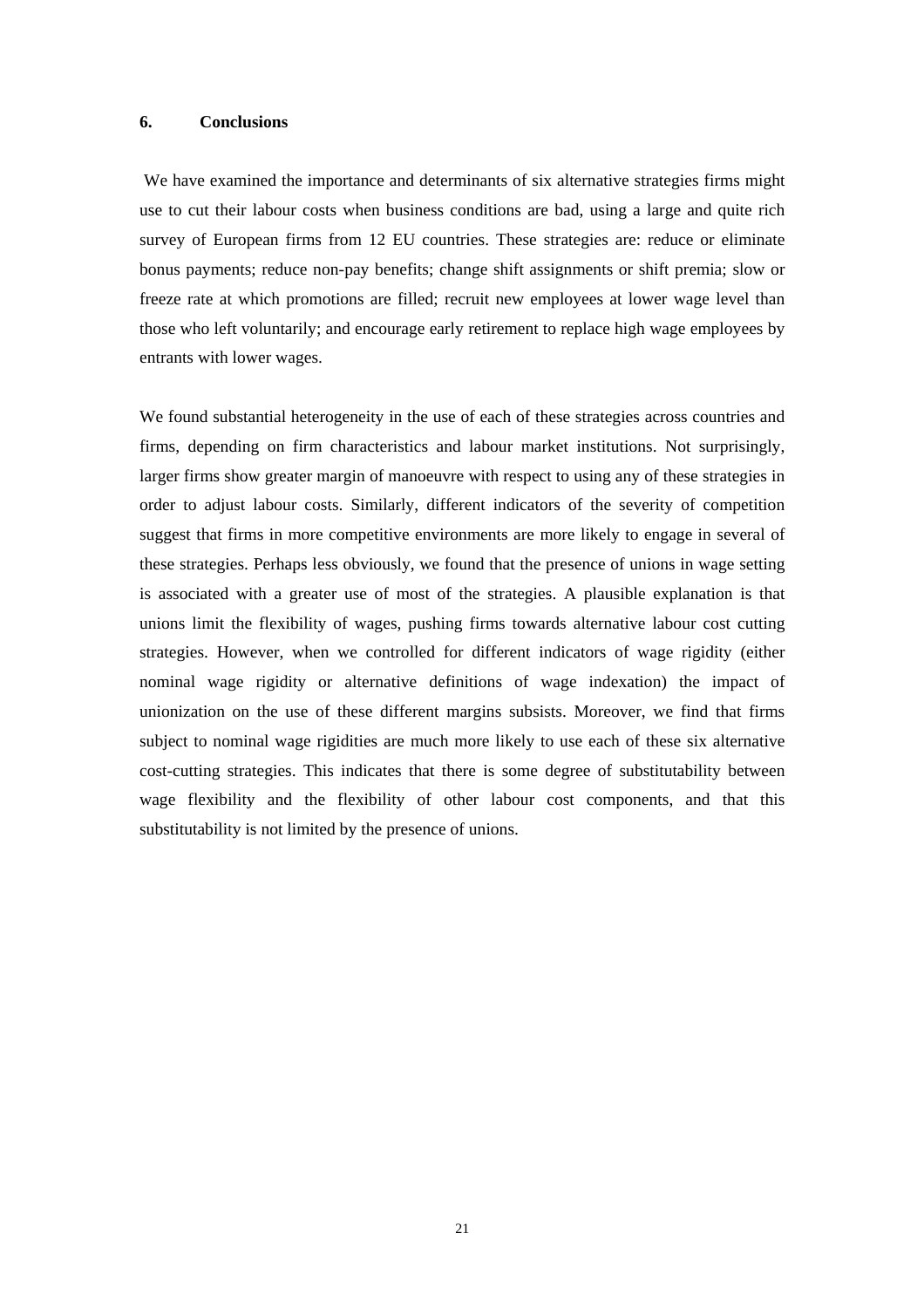## **References**

- Altonji, Joseph and Paul Devereux (2000). "Is there Nominal Wage Rigidity? Evidence from Panel Data", *Research in Labor Economics,* Vol 19, pp.383-431
- Babecký, Jan, Philip Du Caju, Theodora Kosma, Martina Lawless, Julián Messina and Tairi Rõõm (2009). "Nominal and Real Wage Rigidity: Survey Evidence from European Firms", mimeo.
- Chen, Yu-Fu and Michael Funke (2005). "Non-wage Labor Costs, Policy Uncertainty and Labor Demand – A Theoretical Assessment", *Scottish Journal of Political Economy*, Vol.52, No.5, pp.687-709
- Chen, Yu-Fu and Michael Funke (2003). "Labor Demand in Germany: An Assessment of Non-Wage Labor Costs", *CESifo Working Paper*, No. 952. Available at: [http://www.cesifo-group.de](http://www.cesifo-group.de/)
- Dickens, William T., Lorenz Goette, Erica L. Groshen, Steinar Holden, Julian Messina, Mark E. Schweitzer, Jarkko Turunen, and Melanie Ward (2008). "Downward Real and Nominal Rigidity: Micro Evidence from the International Wage Flexibility Project", *mimeo (WDN)*
- Dickens W.T., L. Goette, E.L. Groshen, S. Holden, J. Messina, M.E. Schweitzer, J. Turunen, and M.E. Ward (2007), "How wages change: micro evidence from the International Wage Flexibility Project", Journal of Economic Perspectives, 21(2), 195-214.
- Du Caju, Philip, E. Gautier, D. Momferatou and M. Ward-Warmedinger (2008), "Institutional Features of Wage Bargaining in EU countries, the US and Japan", ECB Working Paper 974.
- Goette, L, U. Sunde and T. Bauer (2007) "Wage rigidity: measurement, causes and consequences". *The Economic Journal* 117(524): F499-F507.
- Galí, Jordi and Mark Gertler (1999). "Inflation Dynamics: a structural econometric analysis", *Journal of Monetary Economics, 44, pp.195-222*
- Holden, Steinar and Fredrick Wulfsberg (2008). "Downward Nominal Wage Rigidity in the OECD". *The B.E Journal of Macroeconomics. Advances* 8(1): art. 15.
- Kahn, Shulamit (1997). "Evidence of Nominal Wage Stickiness from Microdata", *American Economic Review,* Vol.87, No.5 (Dec.1997) pp.993-1008
- Layard, Richard, Stephen Nickel and Richard Jackman (1991). *Unemployment: Macroeconomic Performance and the Labour Market,* Oxford University Press
- Lebow, David E. and Raven E. Saks (2003). "Downward Nominal Wage Rigidity: Evidence from the Employment Cost Index", *Advances in Macroeconomics*, Vol.3, Iss.1, Art.2. Available at:<http://www.bepress.com/bejm/advances/vol3/iss1/art2>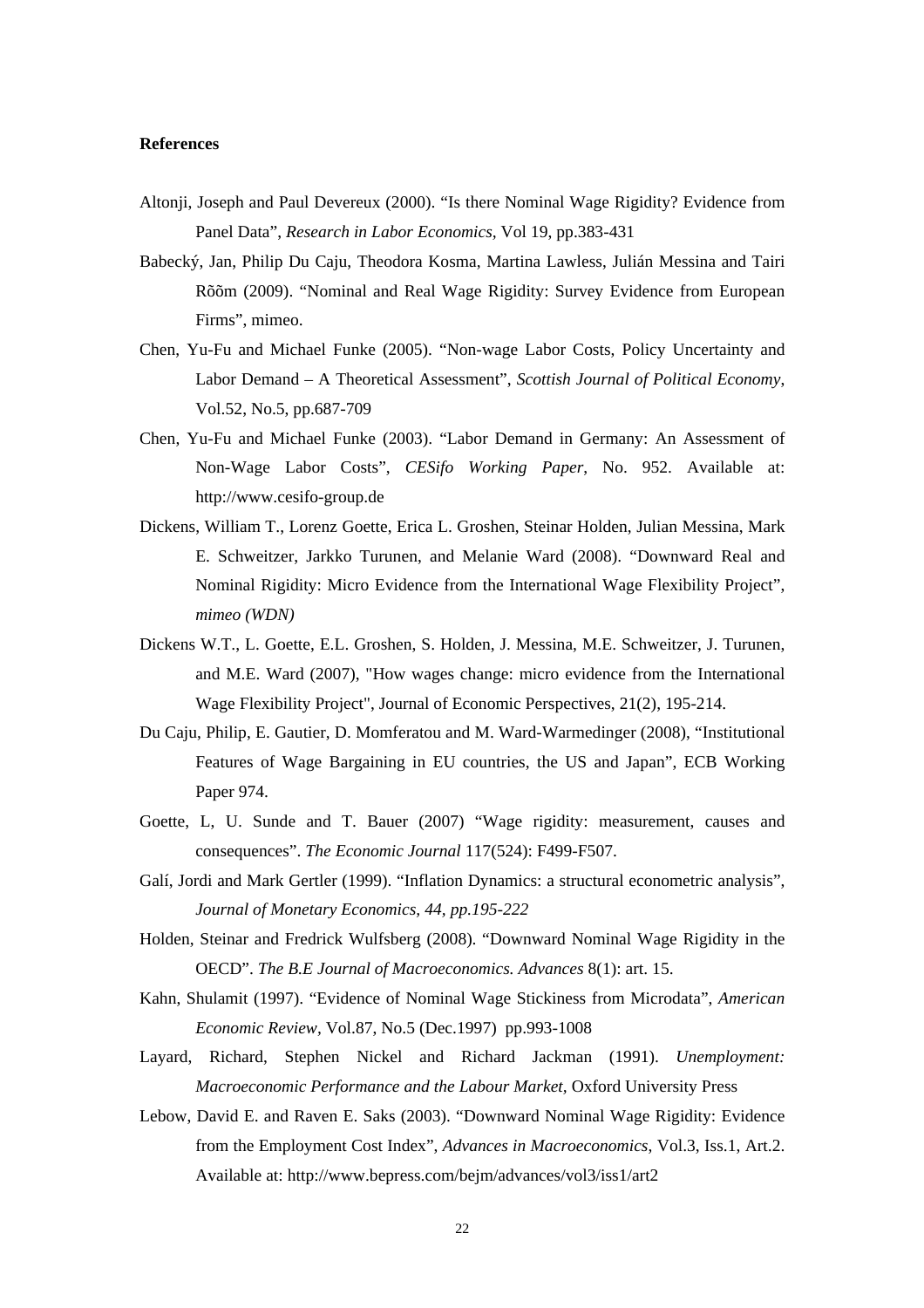- Nickell, Stephen and Glenda Quintini (2003) "Nominal Wage Rigidity and the Rate of Inflation". *The Economic Journal* 113: 762-781.
- Oyer, Paul (2005). "Salary or Benefits?", *NBER Working Paper*, No. 11817. Available at: <http://www.nber.org/papers/w11817>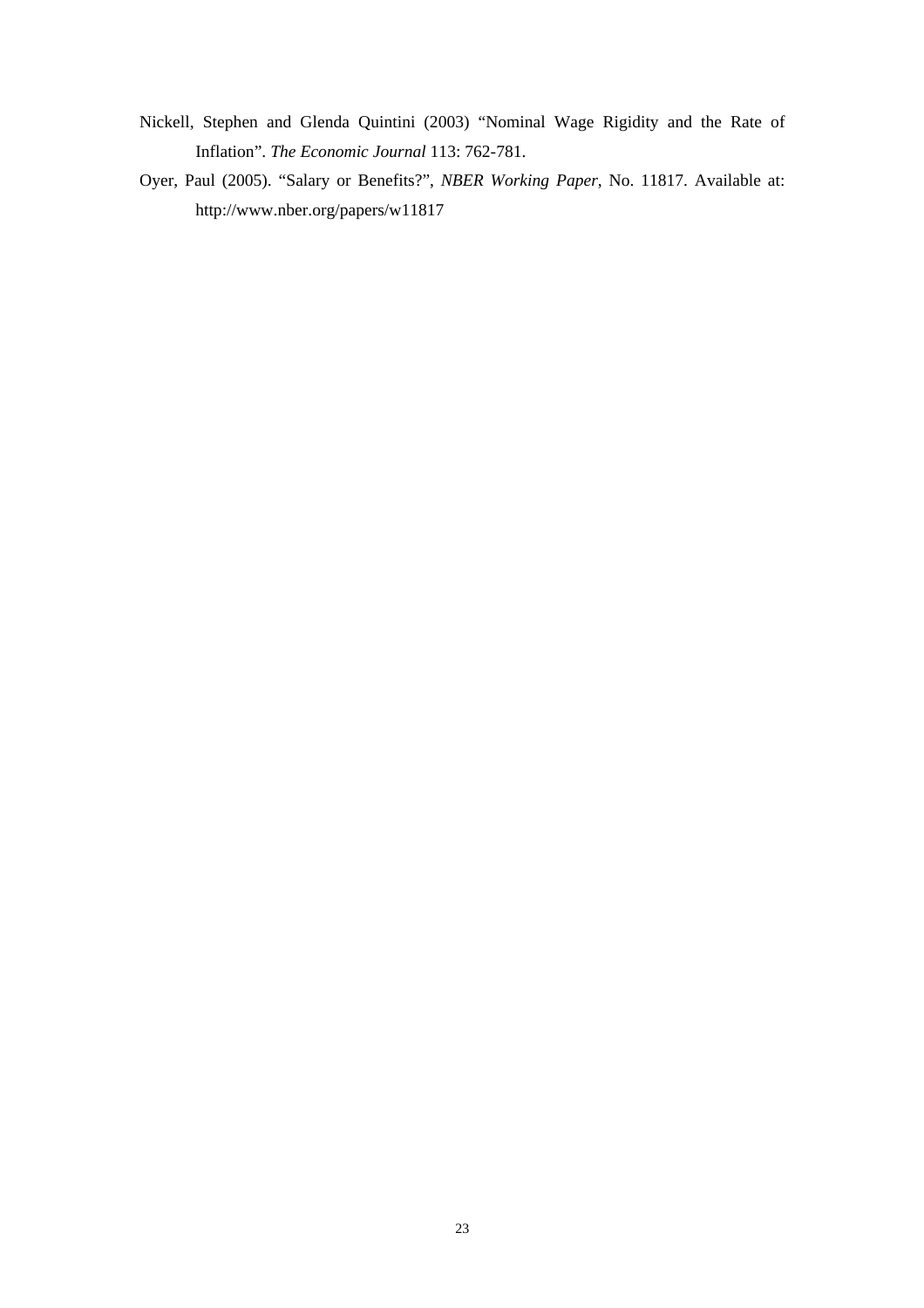# **Appendix 1: Survey characteristics**

| Country           | <b>Sectors covered</b>                                                                               | Fims'<br>size | <b>Sample</b> | Number of<br>responding<br>firms<br>(response)<br>rate) | <b>How was</b><br>the survey<br>carried out              |
|-------------------|------------------------------------------------------------------------------------------------------|---------------|---------------|---------------------------------------------------------|----------------------------------------------------------|
| Austria           | Manufacturing,<br>Energy,<br>Construction, Trade,<br>Market services,<br>Financial<br>Intermediation | $\geq 5$      | 3500          | 557 (16%)                                               | External<br>company:<br>traditional<br>mail              |
| Belgium           | Manufacturing,<br>Energy,<br>Construction, Trade,<br>Market services,<br>Financial<br>Intermediation | $\geq 5$      | 4100          | 1431 (35%)                                              | NBB:<br>traditional<br>mail                              |
| Czech<br>Republic | Manufacturing,<br>Construction, Trade,<br>Market services                                            | >20           | 1591          | 399 (25%)                                               | <b>CNB</b><br>branches:<br>internet                      |
| Estonia           | Manufacturing,<br>Construction, Trade,<br>Market services                                            | $\geq 5$      | 1400          | 366 (26%)                                               | External<br>company:<br>internet                         |
| France            | Manufacturing,<br>Trade, Market<br>services, Non-market<br>services                                  | $\geq 5$      | 6500          | 2029 (31%)                                              | Local<br>branches:<br>phone, mail<br>and face to<br>face |
| Germany           | Manufacturing,<br>Market services,<br>Non-market services                                            | All           | 4600          | 1832 (40%)                                              | IFO:<br>traditional<br>mail                              |
| Greece            | Manufacturing,<br>Trade, Market<br>services, Non-market<br>services                                  | All           | 5000          | 429 (9%)                                                | External<br>company:<br>traditional<br>mail              |
| Hungary           | Manufacturing,<br>Energy, Construction,<br>Trade, Market<br>services, Financial<br>Intermediation    | $\geq 5$      | 3785          | 2006 (53%)                                              | External<br>company:<br>face to face<br>interviews       |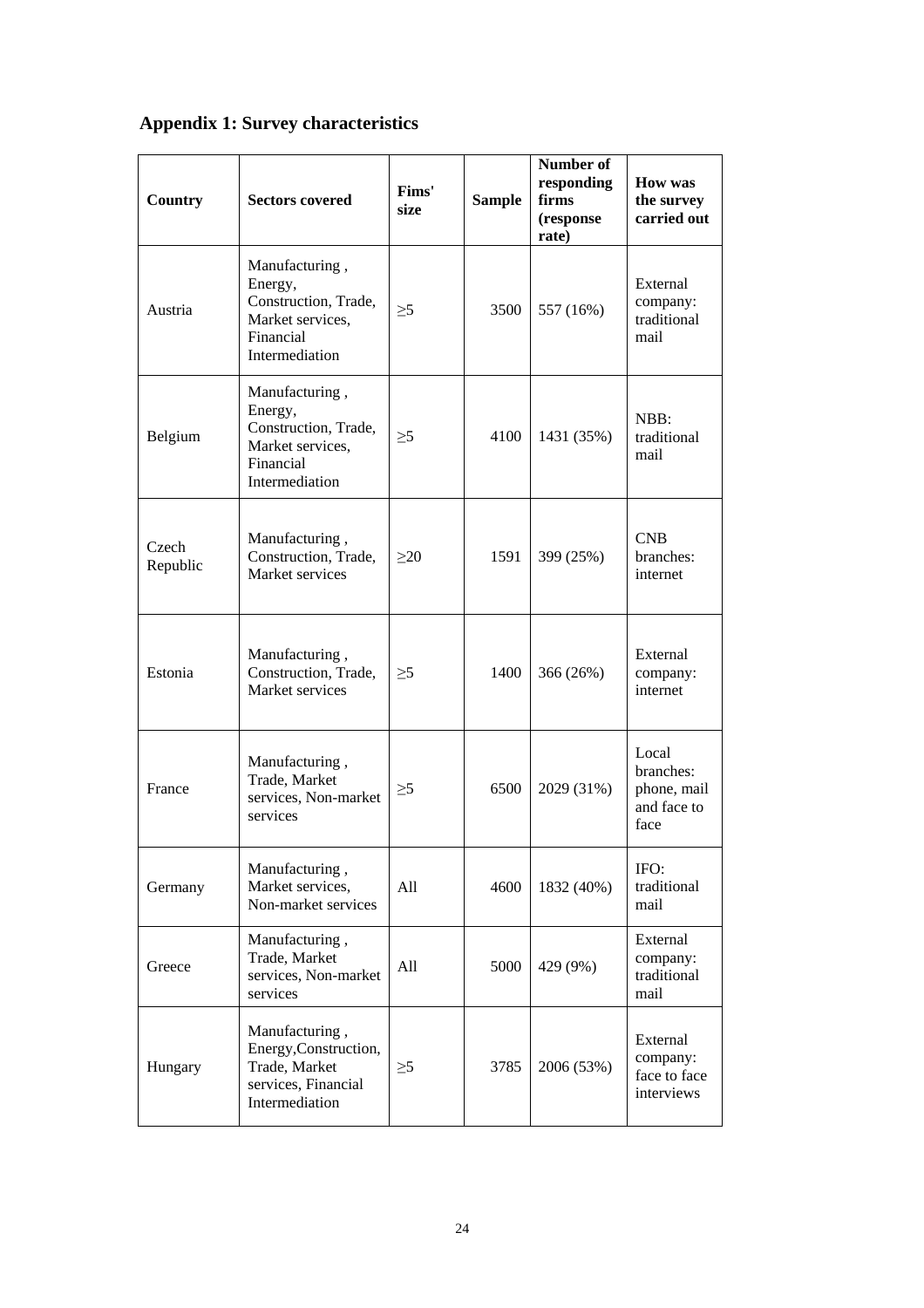| Country            | <b>Sectors covered</b>                                                                                                       | Fims'<br>size | <b>Sample</b> | Number of<br>responding<br>firms<br>(response<br>rate) | <b>How was</b><br>the survey<br>carried out                       |
|--------------------|------------------------------------------------------------------------------------------------------------------------------|---------------|---------------|--------------------------------------------------------|-------------------------------------------------------------------|
| Ireland            | Manufacturing,<br>Energy,<br>Construction, Trade,<br>Market services,<br>Financial<br>Intermediation,<br>Non-market services | $\geq 5$      | 4000          | 985 (25%)                                              | External<br>company:<br>traditional<br>mail, phone                |
| Italy              | Manufacturing,<br>Trade, Market<br>services, Financial<br>Intermediation                                                     | $\geq 5$      | 4000          | 953 (24%)                                              | External<br>company:<br>internet                                  |
| Lithuania          | Manufacturing,<br>Energy,<br>Construction, Trade,<br>Market services,<br>Financial<br>Intermediation,                        | A11           | 2810          | 343 (12%)                                              | External<br>company:<br>phone, mail<br>and face to<br>face        |
| <b>Netherlands</b> | Manufacturing,<br>Construction, Trade,<br>Market services,<br>Financial<br>Intermediation,                                   | $\geq 5$      | 2116          | 1068 (50%)                                             | External<br>company:<br>internet                                  |
| Poland             | Manufacturing,<br>Energy,<br>Construction, Trade,<br>Market services,<br>Financial<br>Intermediation                         | A11           | 1600          | 1161 (73%)                                             | National<br>Bank of<br>Poland<br>branches:<br>traditional<br>mail |
| Portugal           | Manufacturing,<br>Energy,<br>Construction, Trade,<br>Market services,<br>Financial<br>Intermediation,<br>Non-market services | $\geq 5$      | 5000          | 1436 (29%)                                             | Banco de<br>Portugal:<br>traditional<br>mail,<br>internet         |
| Slovenia           | Manufacturing,<br>Energy,<br>Construction, Trade,<br>Market services,<br>Financial<br>Intermediation                         | $\geq 5$      | 3000          | 666 (22%)                                              | Banka<br>Slovenije:<br>traditional<br>mail and<br>Internet        |
| Spain              | Manufacturing,<br>Energy, Trade,<br>Market services                                                                          | All           | 3000          | 1835 (61%)                                             | External<br>company:<br>Mail, phone,<br>fax, internet             |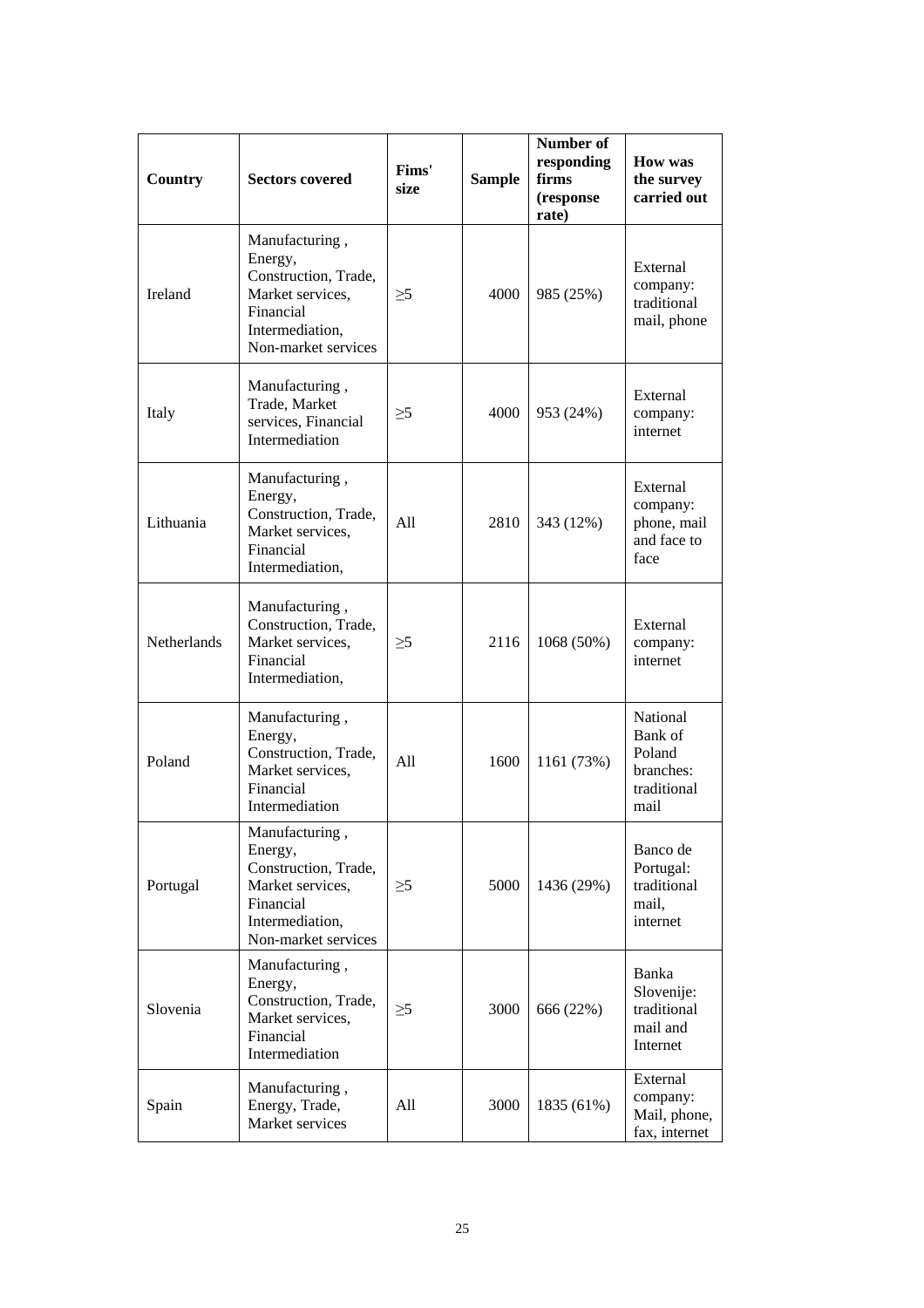| Table A1: Country composition of the sample |                        |                  |  |  |  |  |
|---------------------------------------------|------------------------|------------------|--|--|--|--|
| Country                                     | Number of observations | Percent of total |  |  |  |  |
| Belgium                                     | 1,431                  | 12.01            |  |  |  |  |
| Czech Republic                              | 399                    | 3.35             |  |  |  |  |
| Estonia                                     | 366                    | 3.07             |  |  |  |  |
| France                                      | 2,029                  | 17.02            |  |  |  |  |
| Greece                                      | 402                    | 3.37             |  |  |  |  |
| Hungary                                     | 2,006                  | 16.83            |  |  |  |  |
| <b>Ireland</b>                              | 985                    | 8.26             |  |  |  |  |
| Italy                                       | 953                    | 8                |  |  |  |  |
| Lithuania                                   | 337                    | 2.83             |  |  |  |  |
| Poland                                      | 908                    | 7.62             |  |  |  |  |
| Portugal                                    | 1,436                  | 12.05            |  |  |  |  |
| Slovenia                                    | 666                    | 5.59             |  |  |  |  |
| Non euro area                               | 4,016                  | 33.7             |  |  |  |  |
| Euro area                                   | 7,902                  | 66.3             |  |  |  |  |
| Total                                       | 11,918                 | 100              |  |  |  |  |

# **Appendix 2: Sample characteristics**

| Table A2: Sectoral composition of the sample |                 |                  |  |  |
|----------------------------------------------|-----------------|------------------|--|--|
| Sector                                       | Number of firms | Percent of total |  |  |
| Manufacturing                                | 5,057           | 42.66            |  |  |
| Energy                                       | 107             | 0.9              |  |  |
| Construction                                 | 932             | 7.86             |  |  |
| Trade                                        | 2,277           | 19.21            |  |  |
| Market services                              | 3,064           | 25.85            |  |  |
| Financial intermediation                     | 225             | 1.9              |  |  |
| Non-market services                          | 192             | 1.62             |  |  |
| Total                                        | 11,854          | 100              |  |  |

| Table A3: Size composition of the sample |                 |                  |  |  |  |
|------------------------------------------|-----------------|------------------|--|--|--|
| <b>Size</b>                              | Number of firms | Percent of total |  |  |  |
| $5-19$                                   | 2,895           | 24.29            |  |  |  |
| 20-49                                    | 2,829           | 23.74            |  |  |  |
| 50-199                                   | 3,793           | 31.83            |  |  |  |
| $200+$                                   | 2,401           | 20.15            |  |  |  |
| Total                                    | 11,918          | 100              |  |  |  |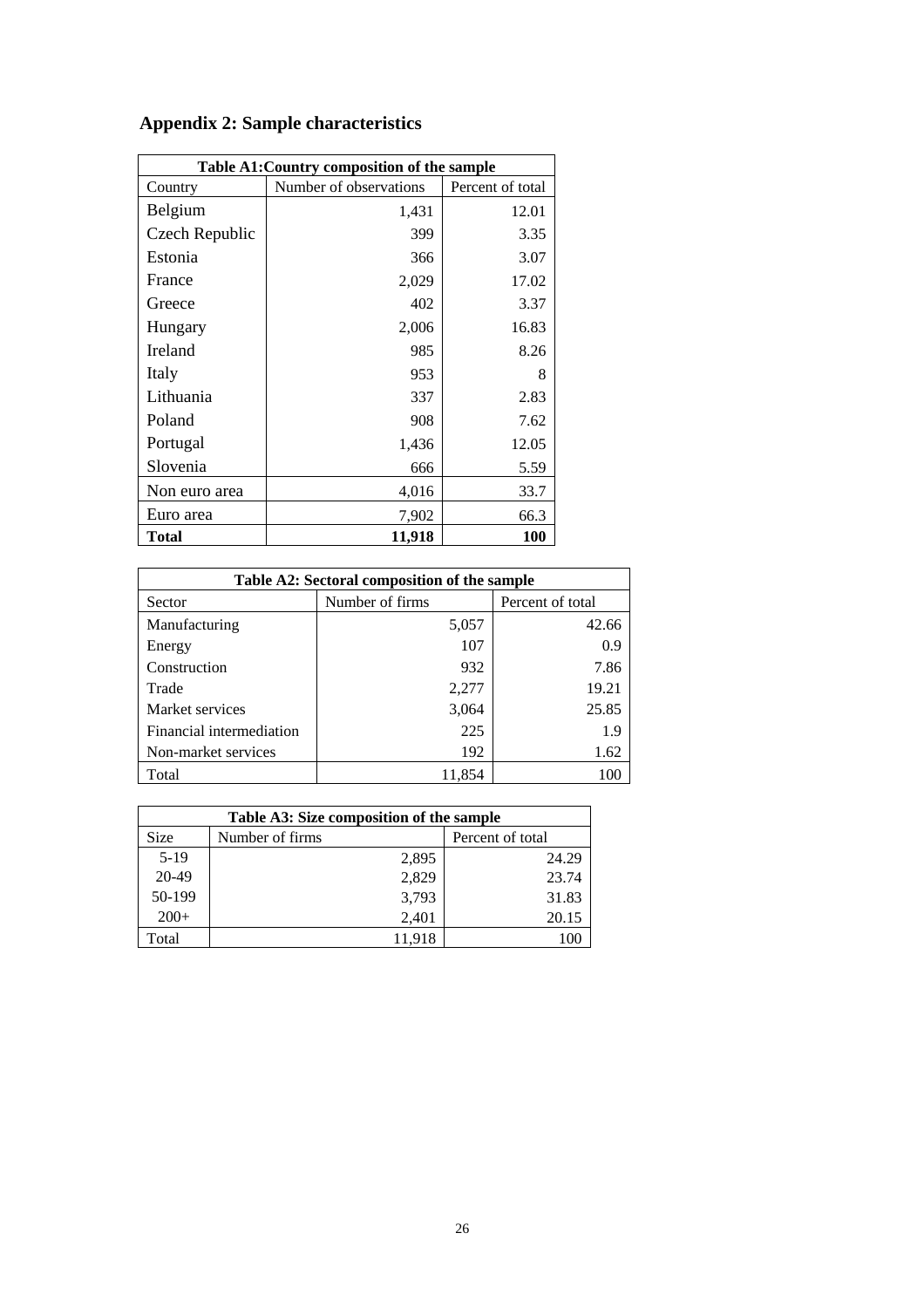|                | Only outside agreement | Only firm agreement | Both agreements |  |
|----------------|------------------------|---------------------|-----------------|--|
| Belgium        | 0.641                  | 0.015(N)            | 0.337           |  |
| Czech Republic | 0.024                  | $0.363$ (D)         | 0.151           |  |
| Estonia        | 0.017                  | $0.087$ (D)         | 0.017           |  |
| France         | 0.413                  | $0.001$ (D)         | 0.585           |  |
| Greece         | 0.726                  | 0.076(N)            | 0.133           |  |
| Hungary        | 0.000                  | $0.190$ (D)         | 0.000           |  |
| Ireland        | 0.407                  | 0.036(N)            | 0.278           |  |
| Italy          | 0.568                  | 0.001(N)            | 0.428           |  |
| Lithuania      | 0.005                  | $0.234$ (D)         | 0.003           |  |
| Poland         | 0.015                  | $0.182$ (D)         | 0.032           |  |
| Portugal       | 0.517                  | 0.030(N)            | 0.069           |  |
| Slovenia       | 0.743                  | 0.257(N)            | 0.000           |  |
| Euro area      | 0.535                  | 0.016               | 0.402           |  |
| Non euro area  | 0.014                  | 0.216               | 0.046           |  |
| Total          | 0.352                  | 0.086               | 0.276           |  |

**Table A4: Type of union contracts (% of firms)** 

Note: Figures are employment-weighted and re-scaled to exclude non-responses. Total and euro country aggregates exclude Germany. Country-level institutional information from Du Caju et al.  $(2008)$  between brackets: firm-level agreements:  $D =$  company level is dominant in the country,  $N =$ company level is not dominant in the country.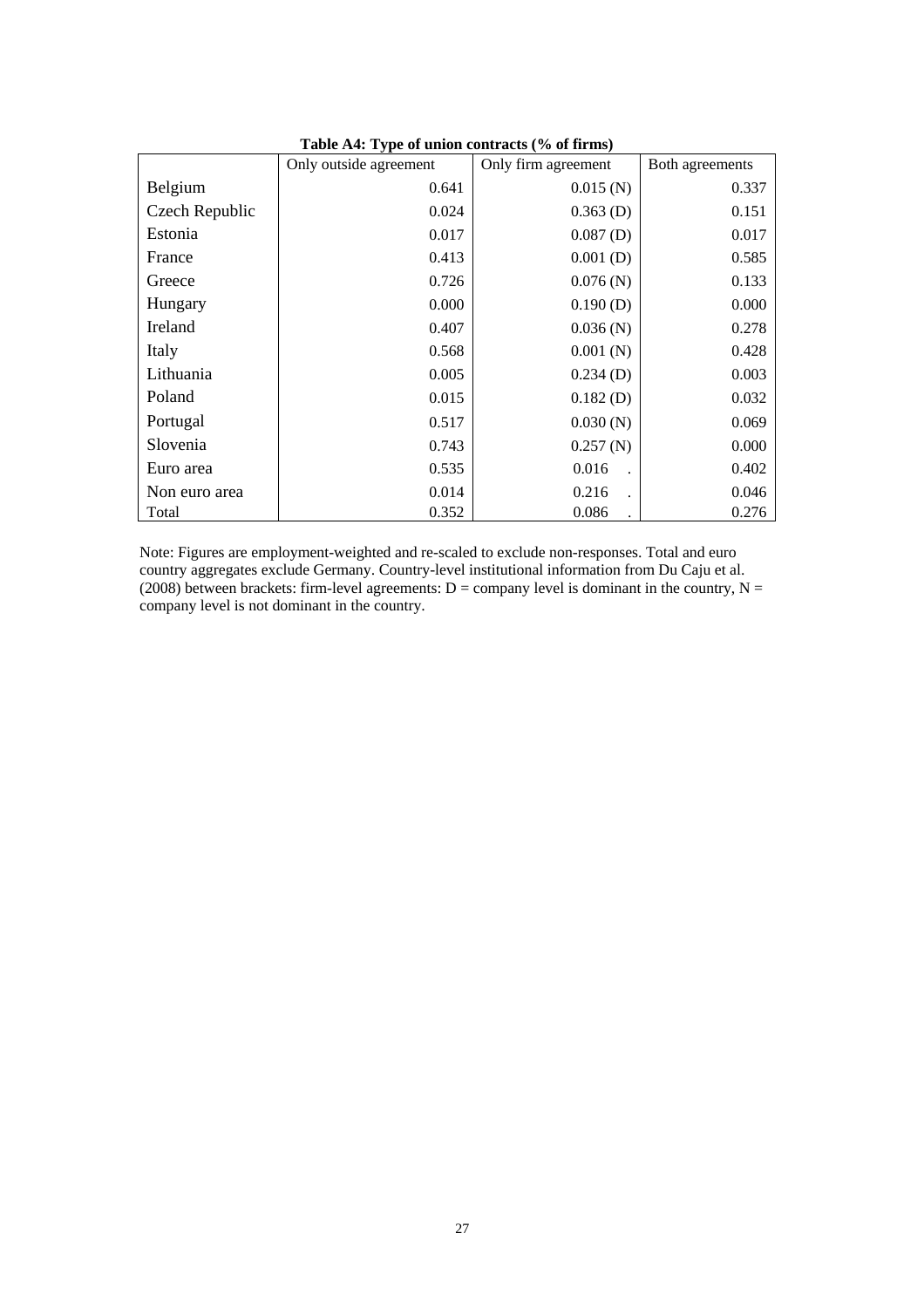## **Appendix 3: Employment adjusted sampling weight**

Formally the employment adjusted sampling weight is the product of three individual weights:

$$
w_l = w_1 w_2 w_3
$$

 $w_1$ : adjusts for the unequal probability of firms being included in the intended sample i.e. probability of receiving a questionnaire

$$
w_1 = \left(\frac{N_h}{n_h}\right)^*
$$

 $N<sub>h</sub>$ : Population of firms within each stratum

 $n_h^*$ : Intended gross sample of firms within each stratum

 $w_2$ : adjusts for non response

$$
w_2 = \left(\frac{n_h^*}{n_h}\right)
$$

 $n<sub>h</sub>$ : Realized sample of firms within each stratum, i.e. the actual number of firms that receive and reply to the questionnaire

The product of  $w_1$  and  $w_2$ , which differ by construction across strata is equal to  $w_1 w_2 = \left(\frac{N_h}{n_h}\right)^2$  $=$  $($ *h h n*  $w_1 w_2 = \left(\frac{N_h}{n}\right)$ , corrects for the unequal probability of firms being included in the realized sample.

 $w<sub>3</sub>$ : adjusts for differences in the average firm size (in the population) across different strata

$$
w_3 = \left(\frac{L_h}{N_h}\right)
$$

 $L<sub>h</sub>$ : is population employment in each stratum

By combining the expressions for  $w_1$ ,  $w_2$  and  $w_3$ , we obtain the following expression for the employment adjusted weight:  $w_l = \left(\frac{L_h}{n_h}\right)^2$  $=$  $($ *h*  $\mu = \frac{L_h}{n}$  $w_l = \left(\frac{L_h}{L}\right)$ . Therefore, the employment adjusted weight is equal to the population employment in each stratum divided by the number of firms, in each stratum, in the realized sample.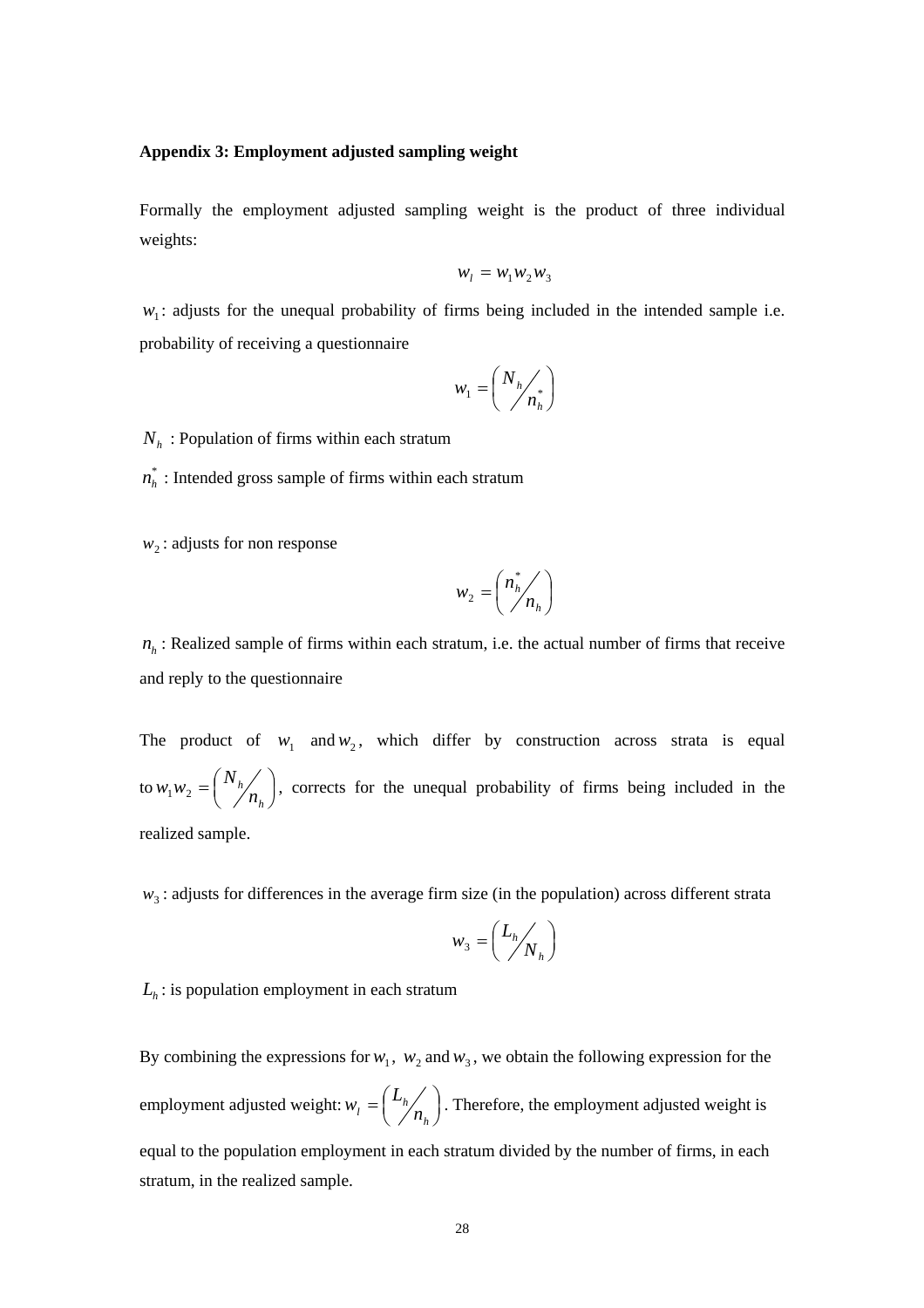# **Appendix 4: Questions used for the creation of the variables**

*Question 6 – Does your firm have a policy that adapts changes in base wages to inflation? Definition of base wage - direct remuneration excluding bonuses (regular wage and salary, commissions, piecework payments).* 

No  $\Box$  $Yes$  □

*Question 7 – If "yes" in question 6, please select the options that best reflects the policy followed:* 

| Wage changes are automatically linked to:                         |  |
|-------------------------------------------------------------------|--|
| - past inflation                                                  |  |
| - expected inflation                                              |  |
| Although there is no formal rule, wage changes take into account: |  |
| - past inflation                                                  |  |
| - expected inflation                                              |  |

*Question 14 – Over the last five years, has the base wage of some employees in your firm ever been frozen?* 

*Definition of freeze in base wage - base wage in nominal terms remains unchanged from a pay negotiation to the next.*   $-$  No  $\Box$ 

| - Yes (indicate for what percentage of your employees) | $\%$ |
|--------------------------------------------------------|------|
|--------------------------------------------------------|------|

*Question 18 –Has any of the following strategies ever been used in your firm to reduce labour costs?* 

| Please choose as many options as apply to your firm.                                 |  |
|--------------------------------------------------------------------------------------|--|
| Reduction or elimination of bonus payments                                           |  |
| Reduction or elimination of non-pay benefits                                         |  |
| Change in shift assignments                                                          |  |
| Slowdown or freeze of the rate at which promotions are filled                        |  |
| Recruitment of new employees (with similar skills and experience) at lower wage than |  |
| those who left (e.g due to voluntary quits and retirement)                           |  |
| Use of early retirement to replace high wage employees by entrants with lower wages  |  |
| Other strategies (please specify)                                                    |  |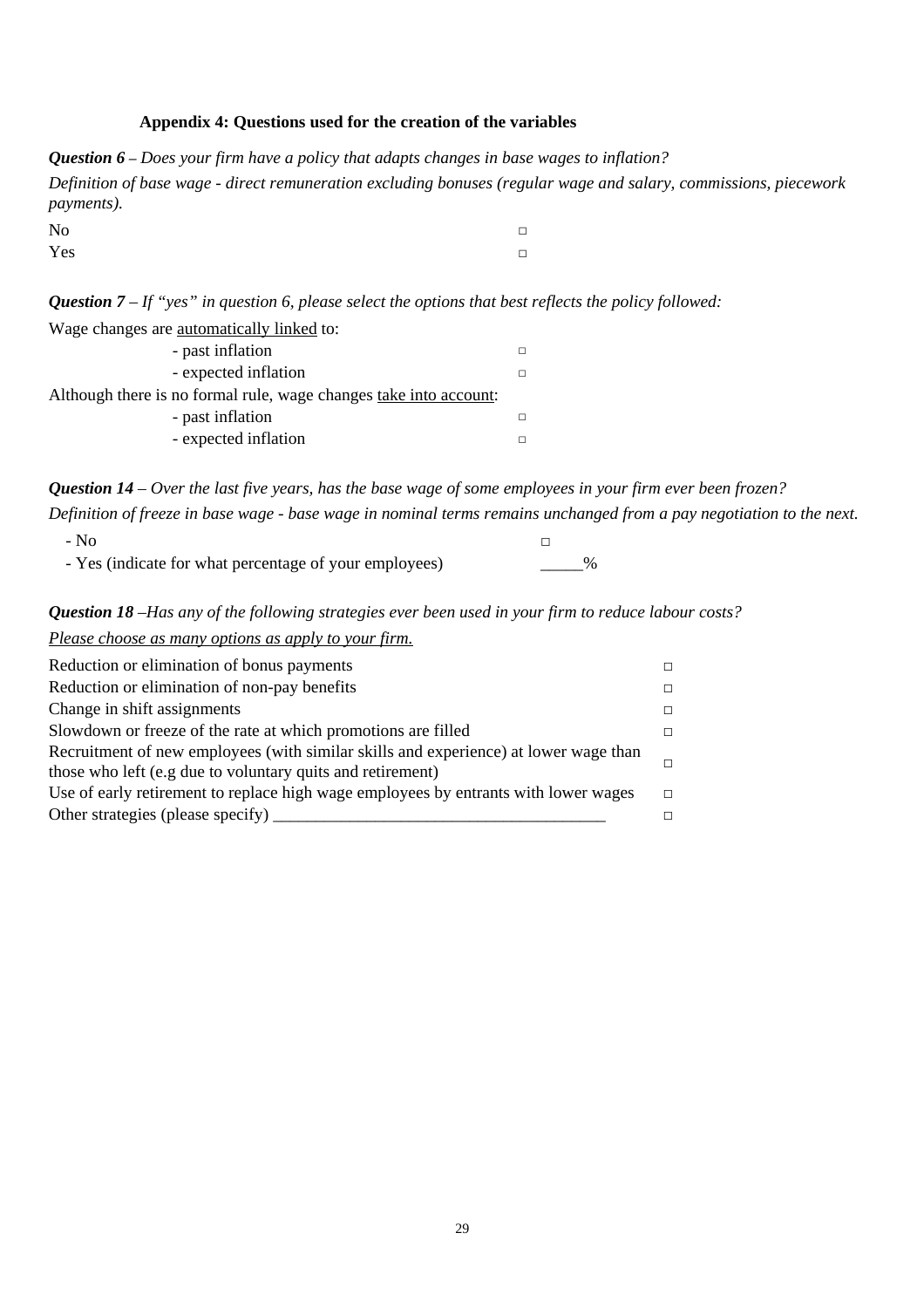# **Appendix 5:**

| Dependent variable equals one if the respective margin is used |                       |                       |                       |                       |                       |            |                       |
|----------------------------------------------------------------|-----------------------|-----------------------|-----------------------|-----------------------|-----------------------|------------|-----------------------|
|                                                                |                       |                       |                       |                       |                       |            |                       |
|                                                                | Some                  | Reduce                | Reduce                | Change                | Slow                  | Cheaper    | Early                 |
|                                                                | margin                | bonuses               | benefits              | shifts                | promotions            | hires      | retire.               |
| Low skilled blue collar                                        |                       |                       |                       |                       |                       |            |                       |
| (% )                                                           | $-0.027$              | $-0.027$              | $-0.033**$            | $0.075***$            | $-0.058***$           | $-0.021$   | 0.028                 |
|                                                                | (0.348)               | (0.200)               | (0.028)               | (0.001)               | (0.002)               | (0.365)    | (0.181)               |
| High skilled blue collar                                       |                       |                       |                       |                       |                       |            |                       |
| (% )                                                           | $-0.012$              | $-0.031$              | $0.061***$            | $0.058**$             | $-0.011$              | 0.005      | 0.027                 |
|                                                                | (0.714)               | (0.200)               | (0.000)               | (0.023)               | (0.593)               | (0.859)    | (0.270)               |
| Low skilled white collar<br>(% )                               | 0.045                 | $0.050*$              | $-0.022$              | 0.027                 | 0.034                 | $-0.029$   | $0.095***$            |
|                                                                | (0.256)               | (0.087)               | (0.293)               | (0.400)               | (0.211)               | (0.405)    | (0.001)               |
| Exporting firm                                                 | $0.023*$              | $0.020*$              | 0.008                 | $-0.012$              | $-0.005$              | 0.010      | $-0.008$              |
|                                                                | (0.097)               | (0.058)               | (0.279)               | (0.302)               | (0.623)               | (0.384)    | (0.364)               |
| Share of labour costs                                          | $0.053*$              | 0.036                 | 0.006                 | $-0.028$              | 0.032                 | $0.049*$   | 0.003                 |
|                                                                | (0.099)               | (0.125)               | (0.714)               | (0.259)               | (0.126)               | (0.059)    | (0.877)               |
| Nominal wage rigidity                                          | $0.227***$            | $0.126***$            | $0.061***$            | $0.074***$            | $0.152***$            | $0.111***$ | $0.039***$            |
|                                                                | (0.000)               | (0.000)               | (0.000)               | (0.000)               | (0.000)               | (0.000)    | (0.007)               |
| <b>Strict Indexation</b>                                       | $-0.035*$             | $-0.032**$            | $-0.019$              | $-0.039**$            | $-0.053***$           | 0.006      | 0.005                 |
|                                                                | (0.092)               | (0.042)               | (0.102)               | (0.025)               | (0.000)               | (0.754)    | (0.726)               |
|                                                                | 0.015                 | 0.012                 | 0.024                 | $0.056**$             | 0.024                 | 0.033      | $-0.074***$           |
| Temporary workers (%)                                          | (0.671)               | (0.640)               |                       | (0.038)               | (0.296)               | (0.263)    | (0.006)               |
| Size=20-49                                                     | $0.100***$            | $0.044***$            | (0.166)<br>$0.024**$  | $0.046***$            | $0.046***$            | $0.100***$ | $0.062***$            |
|                                                                | (0.000)               |                       |                       |                       |                       | (0.000)    |                       |
| Size=50-199                                                    | $0.164***$            | (0.003)<br>$0.061***$ | (0.027)<br>$0.038***$ | (0.004)<br>$0.081***$ | (0.001)<br>$0.070***$ | $0.115***$ | (0.000)<br>$0.089***$ |
|                                                                | (0.000)               | (0.000)               | (0.000)               | (0.000)               | (0.000)               | (0.000)    | (0.000)               |
| $Size = 200+$                                                  | $0.230***$            | $0.101***$            | $0.062***$            | $0.077***$            | $0.098***$            | $0.173***$ | $0.189***$            |
|                                                                | (0.000)               | (0.000)               | (0.000)               | (0.000)               | (0.000)               | (0.000)    | (0.000)               |
| Perceived comp - weak                                          | $0.084**$             | 0.026                 | $0.050*$              | 0.026                 | 0.001                 | $0.109**$  | $-0.019$              |
|                                                                | (0.044)               | (0.446)               | (0.069)               | (0.444)               | (0.976)               | (0.011)    |                       |
|                                                                | $0.117***$            | 0.035                 | $0.039*$              | 0.026                 | 0.022                 | $0.106***$ | (0.462)<br>$-0.045*$  |
| Perceived comp – strong                                        |                       |                       |                       |                       |                       |            |                       |
|                                                                | (0.002)<br>$0.137***$ | (0.235)               | (0.084)               | (0.381)               | (0.379)               | (0.003)    | (0.064)               |
| Perceived comp - severe                                        |                       | 0.022                 | $0.045*$              | $0.059*$              | 0.020                 | $0.128***$ | $-0.010$              |
|                                                                | (0.000)               | (0.450)               | (0.052)               | (0.055)               | (0.446)               | (0.001)    | (0.676)               |
| Observations                                                   | 7394                  | 7394                  | 7394                  | 5639                  | 7098                  | 7098       | 5945                  |

**Table A5: Alternative margins of labour cost adjustment and wage rigidities**

Notes: Robust p values in parentheses, \*\*\* p<0.01, \*\* p<0.05, \* p<0.1. Marginal effects are reported. Regressions include country and sector fixed effects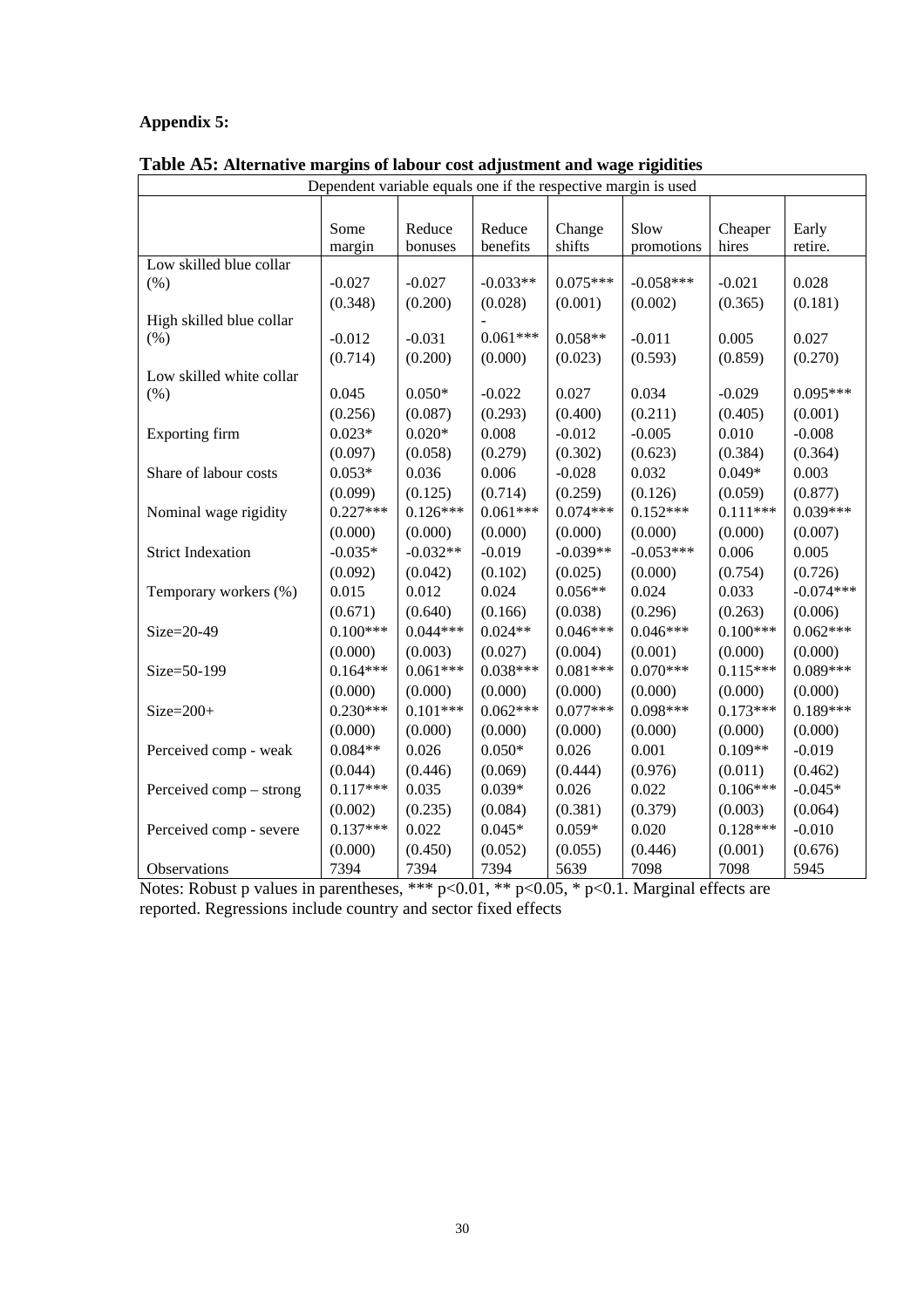| Dependent variable equals one if the respective margin is used |            |            |            |            |             |            |             |
|----------------------------------------------------------------|------------|------------|------------|------------|-------------|------------|-------------|
|                                                                |            |            |            |            |             |            |             |
|                                                                | Some       | Reduce     | Reduce     | Change     | Slow        | Cheaper    | Early       |
|                                                                | margin     | bonuses    | benefits   | shifts     | promotions  | hires      | retire.     |
| Low skilled blue collar (%)                                    | $-0.025$   | $-0.027$   | $-0.033**$ | $0.074***$ | $-0.058***$ | $-0.020$   | 0.028       |
|                                                                | (0.386)    | (0.204)    | (0.025)    | (0.001)    | (0.002)     | (0.395)    | (0.191)     |
|                                                                |            |            |            |            |             |            |             |
| High skilled blue collar (%)                                   | $-0.011$   | $-0.030$   | $0.061***$ | $0.058**$  | $-0.012$    | 0.006      | 0.027       |
|                                                                | (0.733)    | (0.207)    | (0.000)    | (0.024)    | (0.573)     | (0.829)    | (0.271)     |
| Low skilled white collar                                       |            |            |            |            |             |            |             |
| (% )                                                           | 0.046      | $0.051*$   | $-0.022$   | 0.028      | 0.035       | $-0.028$   | $0.094***$  |
|                                                                | (0.245)    | (0.083)    | (0.292)    | (0.386)    | (0.193)     | (0.416)    | (0.001)     |
| Exporting firm                                                 | $0.023*$   | $0.021*$   | 0.008      | $-0.012$   | $-0.004$    | 0.010      | $-0.008$    |
|                                                                | (0.098)    | (0.053)    | (0.276)    | (0.314)    | (0.656)     | (0.384)    | (0.362)     |
| Share of labour costs                                          | $0.054*$   | 0.036      | 0.005      | $-0.030$   | 0.033       | $0.050*$   | 0.002       |
|                                                                | (0.091)    | (0.132)    | (0.774)    | (0.241)    | (0.117)     | (0.058)    | (0.914)     |
| Nominal wage rigidity                                          | $0.231***$ | $0.130***$ | $0.062***$ | $0.078***$ | $0.158***$  | $0.111***$ | $0.038***$  |
|                                                                | (0.000)    | (0.000)    | (0.000)    | (0.000)    | (0.000)     | (0.000)    | (0.008)     |
| Formal/informal                                                |            |            |            |            |             |            |             |
| indexation                                                     | 0.005      | $-0.001$   | $-0.007$   | $-0.008$   | $-0.011$    | 0.010      | $-0.000$    |
|                                                                | (0.673)    | (0.892)    | (0.289)    | (0.468)    | (0.208)     | (0.365)    | (0.994)     |
| Temporary workers (%)                                          | 0.015      | 0.013      | 0.024      | $0.057**$  | 0.024       | 0.033      | $-0.075***$ |
|                                                                | (0.654)    | (0.614)    | (0.170)    | (0.036)    | (0.295)     | (0.254)    | (0.006)     |
| Size=20-49                                                     | $0.099***$ | $0.044***$ | $0.024**$  | $0.046***$ | $0.045***$  | $0.099***$ | $0.062***$  |
|                                                                | (0.000)    | (0.003)    | (0.029)    | (0.004)    | (0.001)     | (0.000)    | (0.000)     |
| Size=50-199                                                    | $0.164***$ | $0.061***$ | $0.039***$ | $0.081***$ | $0.071***$  | $0.114***$ | $0.089***$  |
|                                                                | (0.000)    | (0.000)    | (0.000)    | (0.000)    | (0.000)     | (0.000)    | (0.000)     |
| $Size = 200+$                                                  | $0.230***$ | $0.100***$ | $0.063***$ | $0.077***$ | $0.100***$  | $0.171***$ | $0.189***$  |
|                                                                | (0.000)    | (0.000)    | (0.000)    | (0.000)    | (0.000)     | (0.000)    | (0.000)     |
| Perceived comp - weak                                          | $0.082**$  | 0.024      | $0.050*$   | 0.024      | $-0.001$    | $0.108**$  | $-0.018$    |
|                                                                | (0.049)    | (0.470)    | (0.073)    | (0.475)    | (0.977)     | (0.012)    | (0.470)     |
| Perceived comp – strong                                        | $0.116***$ | 0.034      | $0.038*$   | 0.024      | 0.021       | $0.106***$ | $-0.045*$   |
|                                                                | (0.003)    | (0.252)    | (0.088)    | (0.422)    | (0.421)     | (0.003)    | (0.065)     |
| Perceived comp - severe                                        | $0.136***$ | 0.022      | $0.045*$   | $0.057*$   | 0.018       | $0.127***$ | $-0.010$    |
|                                                                | (0.000)    | (0.468)    | (0.055)    | (0.062)    | (0.476)     | (0.001)    | (0.674)     |
| Observations                                                   | 7400       | 7400       | 7400       | 5641       | 7104        | 7104       | 5951        |

# **Table A6: Alternative margins of labour cost adjustment and wage rigidities: formal and informal indexation rules**

Notes: Robust p values in parentheses, \*\*\* p<0.01, \*\* p<0.05, \* p<0.1. Marginal effects are reported. Regressions include country and sector fixed effects